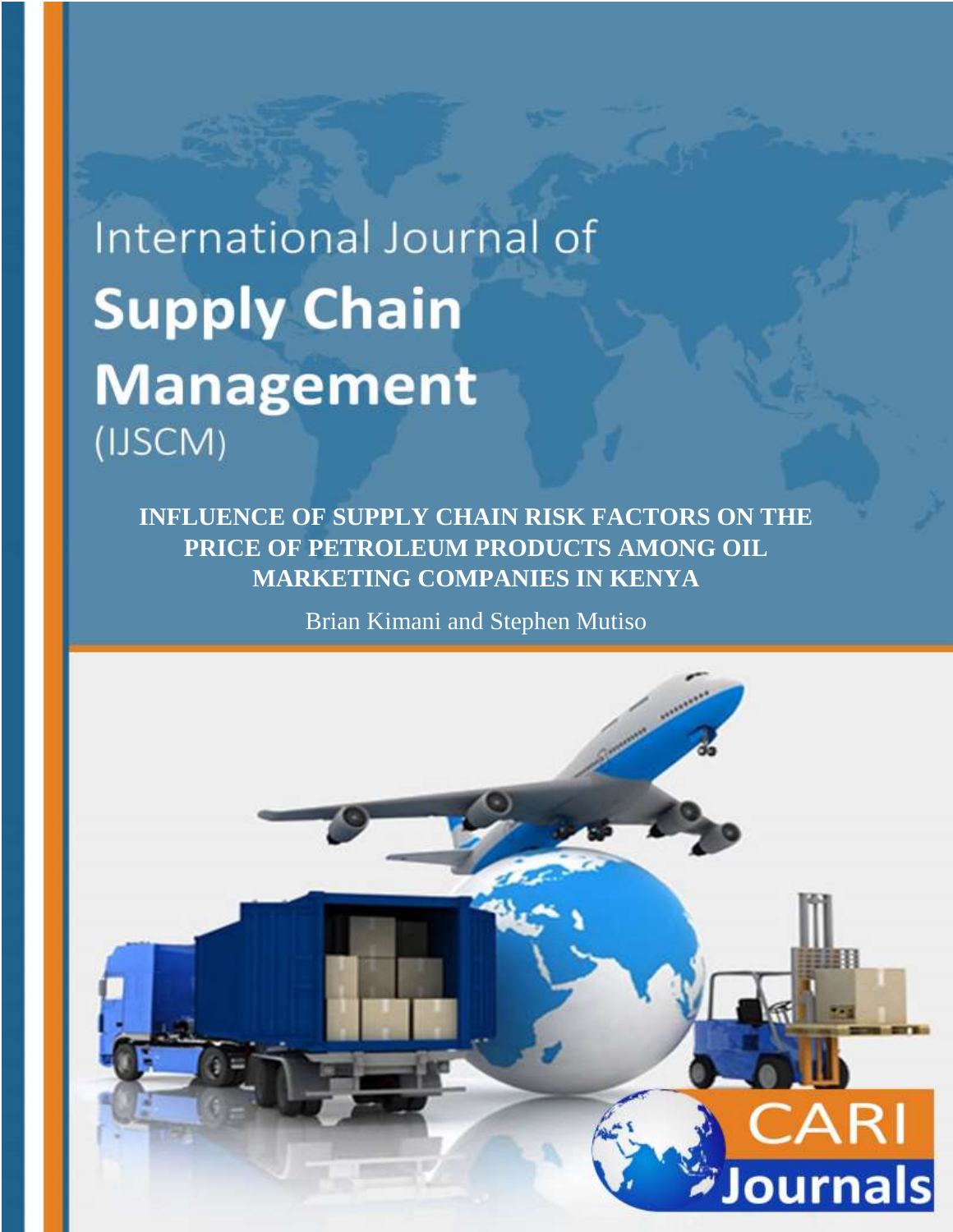International Journal of Supply Chain and Logistics ISSN 2520-3983 (Online) Vol. 5, Issue No.2, pp 100 - 120, 2021 [www.carijournals.org](http://www.carijournals.org/)

# **Influence of Supply Chain Risk Factors on the Price of Petroleum Products among Oil Marketing Companies in Kenya**

1\*Brian Kimani Post Graduate Student: School of Business and Public Management KCA University \*Corresponding Author's E-mail: brykimani@yahoo.com

> 2\*Stephen Mutiso Lecturer, College of Business, KCA University

\*Corresponding Author's E-mail: stephen.mutiso89@gmail.com

#### **Abstract**

**Purpose:** The purpose of the study is to investigate the influence of supply chain risk factors on the price of petroleum products among Oil Marketing Companies (OMCs) in Kenya with a view of making recommendations on mitigating supply chain risk factors.

**Methodology:** This research study adopted both descriptive and inferential statistics where data collected from 159 respondents using questionnaires is analysed and fitted into multiple regression model. The qualitative data generated was analysed by use of Statistical Package of Social Sciences (SPSS) version 22.Structured and semi structured questionnaires were used to collect data. Data gathered from the questionnaires administered was analyzed by the help of Ms Excel and SPSS version 22, while output was presented inform of frequency tables and charts.

**Results and conclusion:** The findings of the study demonstrated that supply chain risk factors i.e. that transportation and delivery, inbound cost fluctuations and geo-politics have a positive relationship with price of petroleum products among Oil Marketing Companies (OMCs). However, the coefficient of determination ( $R2 = 0.6$ .) revealed that only 60% of variations in the price of petroleum product could be attributed to the supply chain risk factors under investigation. The remaining 40% is attributed to other variables that were not examined in this study. In Conclusion, the price of petroleum products among oil marketing companies can be influenced by transportation and delivery, inbound cost fluctuations and geo-politics

**Policy recommendation:** Finally, the study recommended that Oil marketing companies to develop sophisticated supply chain risk management systems in order become less vulnerable to shocks and disruptions; and reduce exposure.

**Keywords:** *transportation and delivery, inbound cost fluctuations and geo-politics*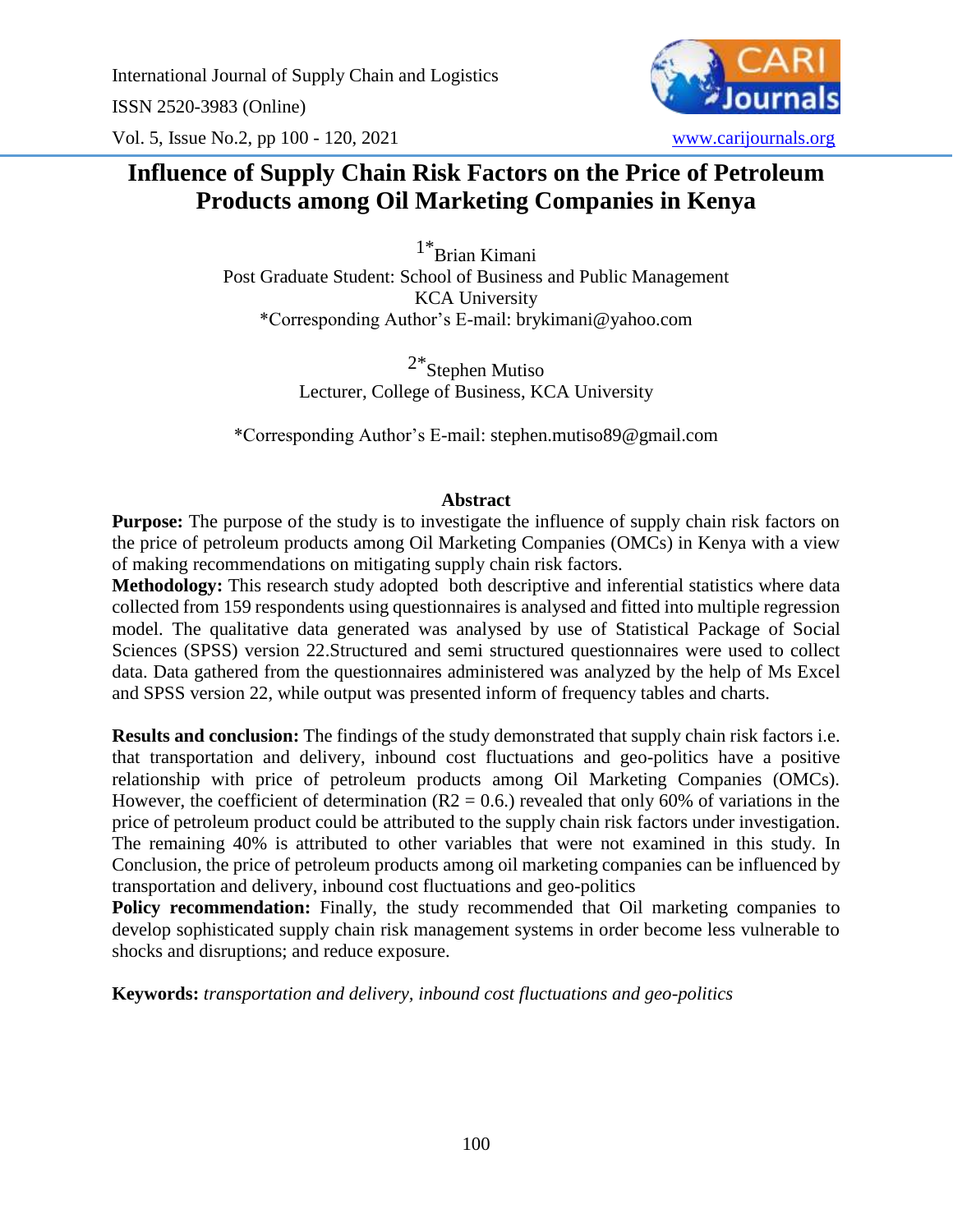International Journal of Supply Chain and Logistics ISSN 2520-3983 (Online)



Vol. 5, Issue No.2, pp 100 - 120, 2021 [www.carijournals.org](http://www.carijournals.org/)

# **1.1 Introduction**

The world has become more globalized and interconnected, supply chains are not an exception; this has led to increased exposure to disruptions and all manner of shocks. With growin in technology and innovation, the speed of supply chain systems has also increased drastically hence increasing their exposure even further. Missteps that would otherwise be considered minor could have major repercussions on these complex supply chain networks (Woods, 2013). Supply chains are becoming even more complex and sophisticated due to the multiplication on information flow, suppliers, customers and compliance requirements or standards. It has become increasingly difficult to react to this issues especially with traditional approaches to supply chain.

An organisation will always face a myriad of challenges in responding to supply chain emerging issues, especially with conventional supply chain configuration. Most companies have a myopic approach to supply chain because they see themselves as single and independent entities that exist in isolation from other; and their sole objective is to compete in order to survive. This operational exclusiveness approach that has been adopted by most organizations is an unsustainable selfdefeating corporate strategy since it kills the spirit of cooperation and abhors the concept of supply chain integration and management (Sunil & Meindl, 2013).In supply chain, an organization will link to its suppliers upstream and to its distributors downstream in order to meet its customers' requirements. Usually, capital, inventory, labour, materials, information, financial assets, technology and other resources flow along the supply-chain. Since the main objective of the firm is to maximise returns; the firm must optimize benefits and minimize costs along the supply-chain network. The firm must undertake a rigorous cost benefit analysis that is weigh the advantages versus the subsequent value of every decision that is going to be made along its supply-chain network (Mathew & Mee, 2017).

Globally, oil industry has generally experienced significant changes in past decades; these changes are as a result of both external and internal forces. External forces are triggered by somewhat unpredictable global forces. However, internally, the oil industry has found ways of cutting down the cost of prospecting, extracting, processing and supplying oil products (Choy, 2011). It is not about minor or improvements but a total overhaul of the way of doing business with a primary emphasis on flexibility of the distribution model and agility which is ability to respond quickly to changing market dynamics.However, there is a need for a structured approach to assess and evaluate distribution systems within petroleum industry. Companies like British Petroleum (BP) have already employed a radical approach after the crisis in Gulf Mexico for the purpose of shaking up the organization's distribution network. BP's top leadership made decisions to reconfigure and restructure the firm's critical enterprises i.e. exploration and production; and to establish a global division with broad auditing and the power to set rules. BPs main objective is to ensure that it is among the best in the world at managing distribution risk going forward.

## **1.2 Statement of the Problem**

Supply chains are exceptionally complex systems, with numerous parallel physical, financial and information flows happening in order to guarantee that goods are delivered at the right place, right quantity, in the right time and at a reasonable cost. Subsequently, some authors have suggested that the term supply systems is a more accurate term than supply chains as it downplays its sheer complexity (Axsater, 2015). The push towards more efficient and responsive supply chains in the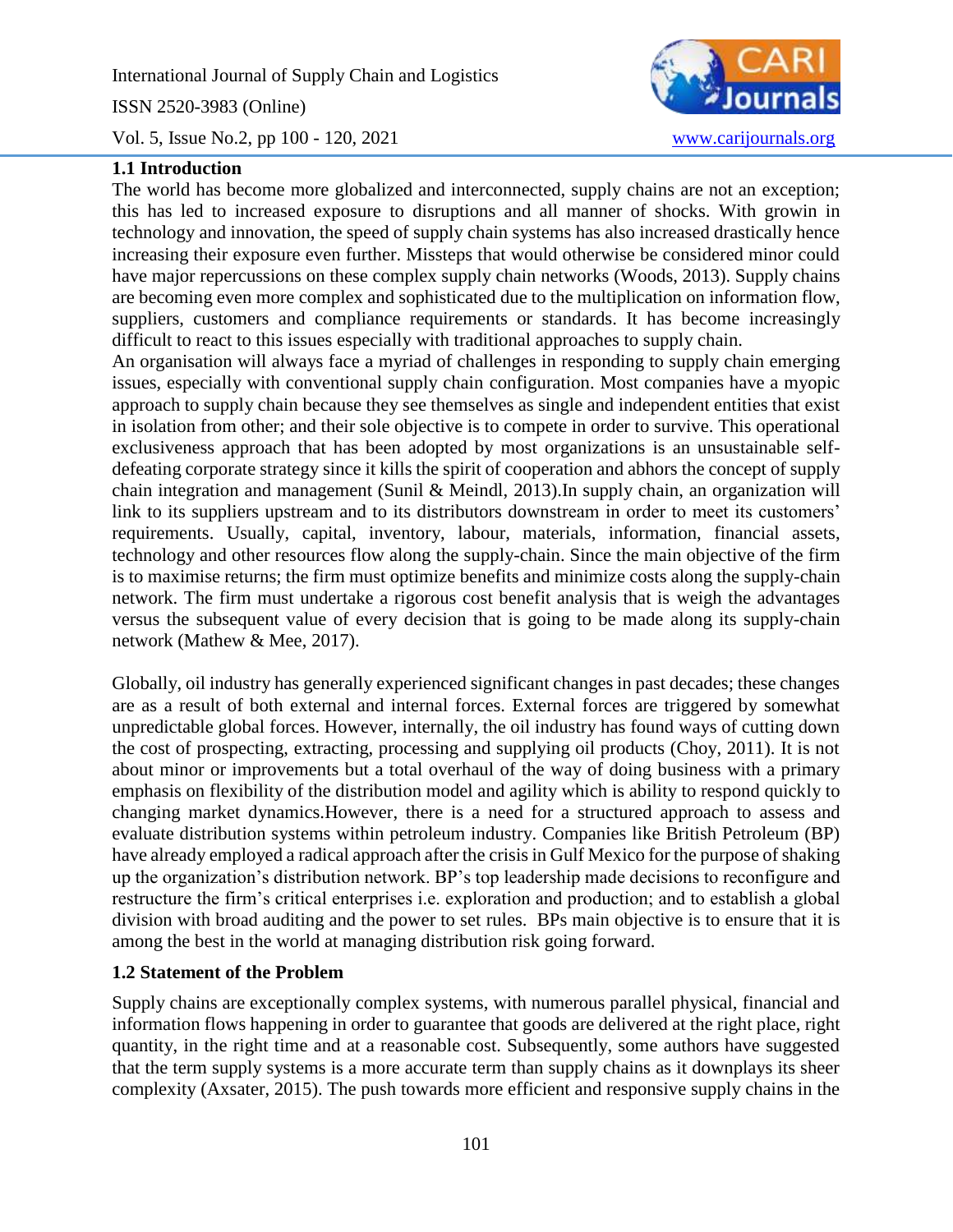ISSN 2520-3983 (Online)

Vol. 5, Issue No.2, pp 100 - 120, 2021 [www.carijournals.org](http://www.carijournals.org/)



recent past has led to supply chains getting to be more vulnerable to disturbance and shocks; and hence more to challenges (Angulo, 2013).

According to a report by Delloite (2014) in Kenya, out of a sample of 30 companies in the oil industry, only 11 had a clear supply chain risk policy. Among many other reasons cited, this resulted to losses amounting to over 13 Million at Shell BP in the (FY) 2013/2014. In a customer satisfaction survey of 2012 and 2013, carried out by m/s House of Procurement Consultants, it was visibly notable that the percentage index had been decreasing that is, 52% and 43% respectively (Shale & Rahma, 2014). Shell BP faces a major challenge in controlling the overall operating cost because of the constant increase of procuring cost due to lack of supply chain risk policy; this is evident by Shell BP posting a decrease in profit prior to tax of Sh1.2 billion compared to Sh1.8 billion noted in the previous year according to a Shell BP 2011 annual report.

In spite of the significance of the oil industry in daily life, the critical role in plays in economic growth and the operational issues it faces; the topic regarding the effect of supply chain risk factors on the price of petroleum products among OMCs has received hardly any noteworthy consideration in supply chain and operations management literature. There has been little to no discussions in literature on issues affecting supply chain management in the oil industry as evidenced by several studies; existing literature has been restricted to single organizations particularly in the developed world (Noor, 2011).

Knowledge derived from the developed world and in single company setting may be difficult to apply in supply chain management orientation of a less developed country like Kenya because supply chain management systems in the developed and the less developed countries vary to a very large extent. Therefore, the goal of this study to bridge this knowledge gap and to determine the influence of supply chain risk factors on the price of petroleum products among oil marketing companies in Kenya.

# .**1.3 Objectives of the Study**

ii.To establish the influence of transportation and delivery on the price of petroleum products among oil marketing companies in Kenya.

ii.To find out how inbound cost fluctuations influences the price of petroleum products among oil marketing companies in Kenya.

iii. To assess the influence of geo-politics on price of petroleum products among oil marketing companies in Kenya.

# **2.0 LITERATURE REVIEW**

# **2.1 .1 The Logistics Theory**

Mentzer (1988) was the proponent of the logistics theory. He defined the term logistics as the set of activities including planning, organization and controlling of the material flow, from the point of extraction (raw material) until consumption of the finished product and reverse flows of the manufactured goods, with the objective of satisfying the customer's and stakeholders' needs and interests: to provide a good customer service, at low cost, low tied-up capital and minimal negative environmental impact (David & Robert, 2013). In the oil sector, logistics is also characterised activities that relate to delivering the right product or service in the right quantity and quality, at the right place and right time, to the right customer whilst maintaining the right cost. The logistics function also incorporates procurement and sourcing, production planning, packaging, scheduling, assembly, and customer service. The logistics function is part and parcel of all levels of planning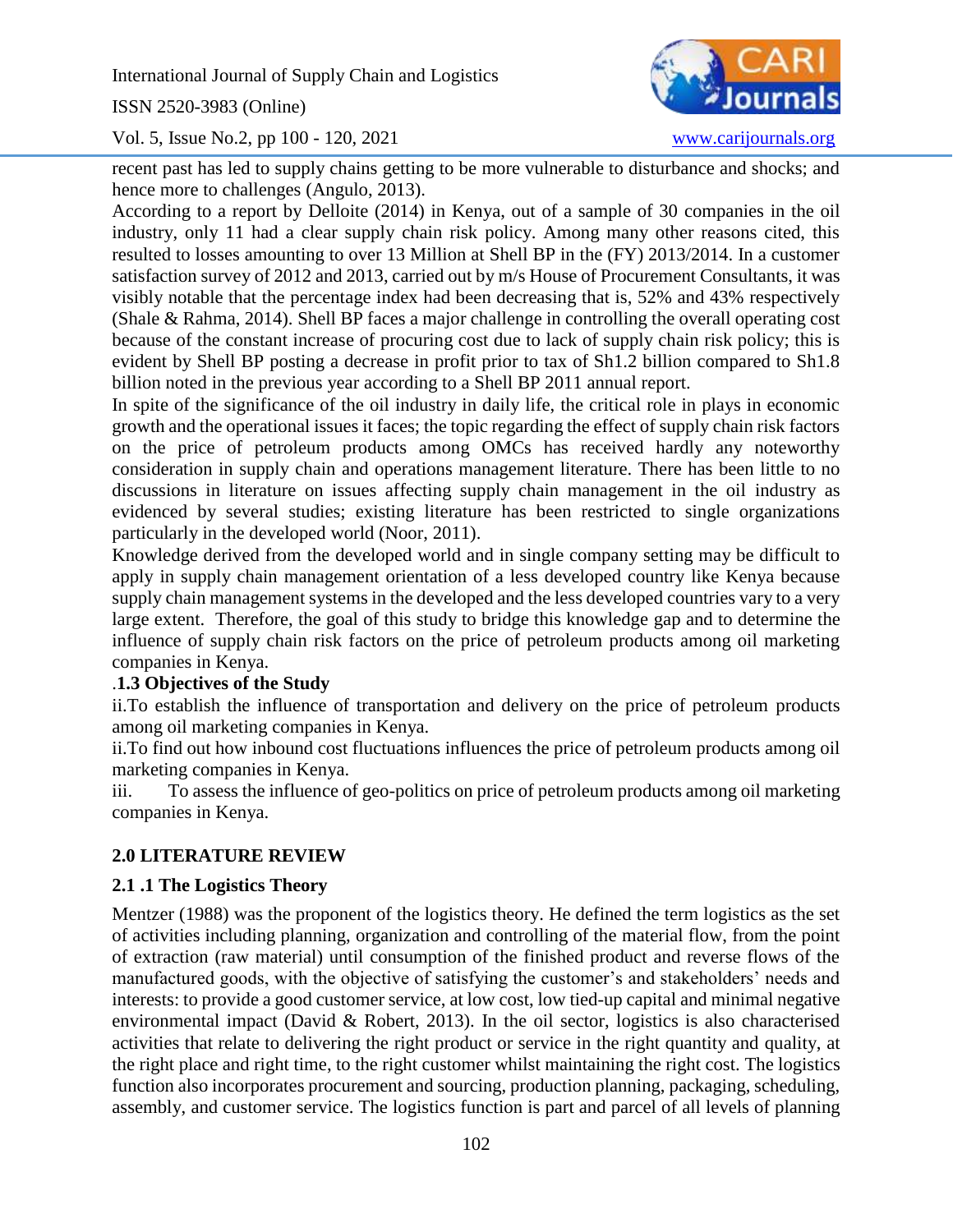ISSN 2520-3983 (Online)

Vol. 5, Issue No.2, pp 100 - 120, 2021 [www.carijournals.org](http://www.carijournals.org/)



and execution i.e. tactical, operational, and strategic. Logistics management plays an integrating role that coordinates and optimizes all logistics activities, as well as linking logistics activities with other functions, including marketing, sales, manufacturing, and information technology in the oil sector (Eskola, 2014). This theory is linked to transportation and delivery variable.

# **2.2 Supply Chain Risk Factors**

# **2.1.1 Transportation and Delivery and Price of Petroleum Products**

Gyongyi and Karen (2011) undertook a study in Nigeria on the influence of transportation and delivery risk factors in the oil industry on economic growth performance. The methodology applied to analyse the influence of transportation and delivery risk on Nigeria's Gross Domestic Product (GDP) is multiple regression analysis. The results of the study revealed existence of high transport costs, utter neglect of the populace, abandonment of the oil sector and somewhat afar contribution to the gross domestic product with a variation in trend. Due to rampant corruption in Nigeria, the oil sector has contributed poorly to economic growth in Nigeria. However, this study was restricted to influence of the oil industry in economic growth of Nigeria; inclusion of additional variables would have improve the study. Also, more sophisticated and robust econometric models could have been employed. There is a similarity between this study and the current investigation since both delve into the challenges facing the oil industries of respective countries; however, the current study is more interested in supply chain risk factors in the oil sector in relation to company margins rather than economic performance of Kenya.

# **2.1.2 Inbound Cost Fluctuations and Price of Petroleum Products**

According to Chang (2015) inbound cost fluctuations is a topic that has recently drawn a lot interest in the academia. Emphasis is put on an adequate and accelerated integration of supplier requirements in order to optimise and strategically align market demand with operation capacity within the supply chain. Absence of precise information exchanges along the supply chain lead to the bullwhip phenomena; consequently, inefficient customer service, poor stock rotation, increased inbound cost fluctuations, and high obsolescence rate aggravated by the wide diversity of products.

Having carried out empirical research, Aitken (2012) outlined the need of further research on inbound cost fluctuations; his findings showed that the lack of alignment between demand and supply was a costly problem; that many supply chains incurred huge losses due to wastage, shortage or surplus inventory and lower profit margins. Aside from placing emphasis on marketing and supply chain management collaboration in order generate value, companies can draw substantial benefits from inbound cost fluctuation management which focuses on customers (Axsater, 2015

# **2.1.3 Geo-politics and Price of Petroleum Products**

Historically, there are about 32 geopolitical events that took place in locations that are sensitive to the petroleum market (Winckler 2014). The two world wars are among these geopolitical events. With the inception of the internal combustion engine during World War 1; ships, airplanes, tanks and cars were propelled by oil for the first time. The war triggered the Russian Revolution of 1917. During the 2nd World War, dependence on oil was even more severe as warring nations sought to fuel their vessels. Shortage of liquid oil was a huge constraint during the Pacific War; Japan's main objective was seize the oil reserves of South East Asia.According to Bregman (2012), the main target for American Submarines was Japanese ships and especially oil tankers. The allied forces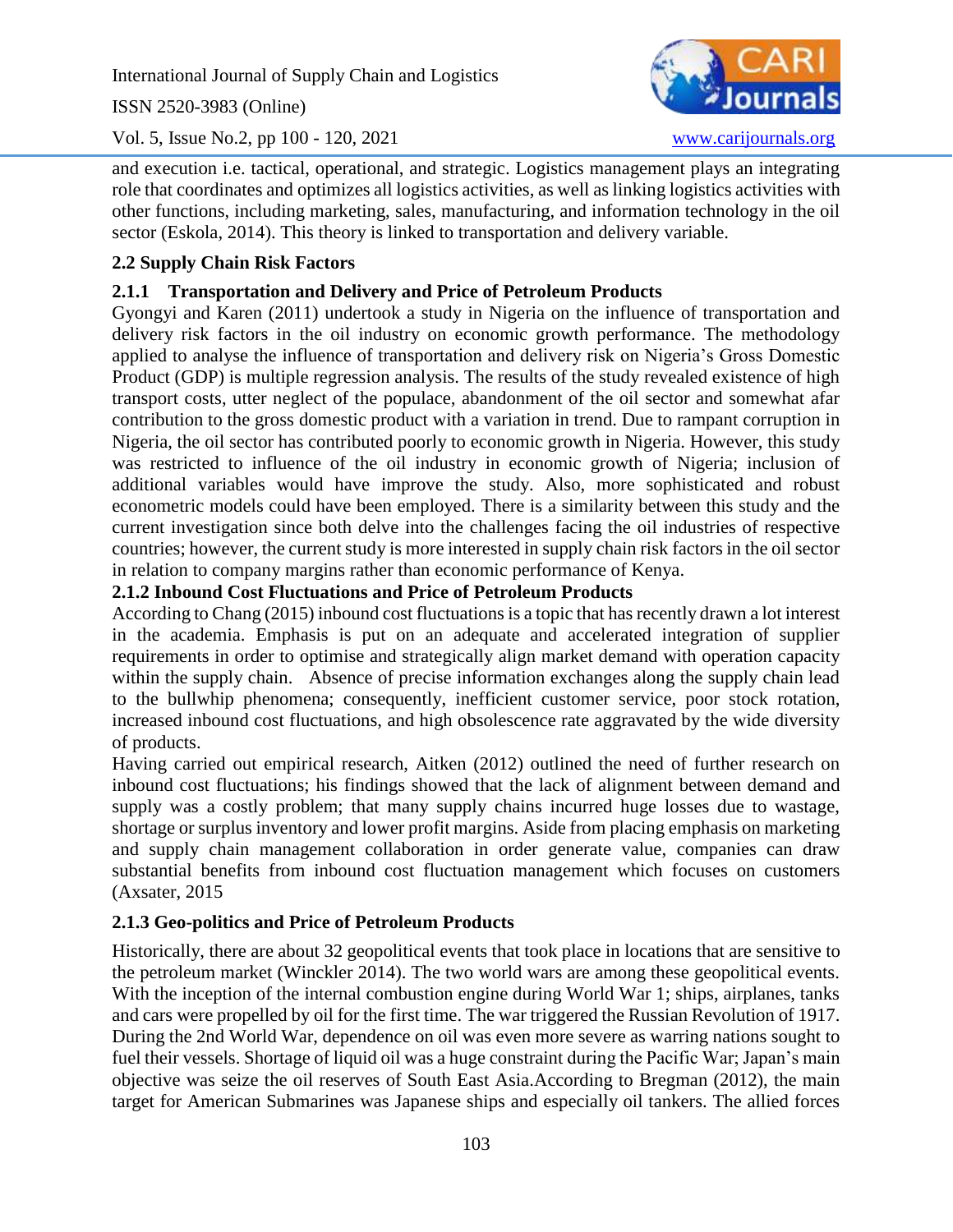ISSN 2520-3983 (Online)



Vol. 5, Issue No.2, pp 100 - 120, 2021 [www.carijournals.org](http://www.carijournals.org/)

had damaged or sunk about 95% of Japanese total wartime shipping by the time the war ended. In Europe, the Germans attempted to capture the Caucasus oil fields and impeded supply of fuel to Britain by their Americans allies.



**Independent Variables Dependent Variable Figure 1: Conceptual Framework**

# **3.0 METHODOLOGY**

This research study adopted both descriptive and inferential statistics where data collected from 159 respondents using questionnaires is analysed and fitted into multiple regression model. The qualitative data generated was analysed by use of Statistical Package of Social Sciences (SPSS) version 22. Structured and semi structured questionnaires were used to collect data. Data gathered from the questionnaires administered was analyzed by the help of Ms Excel and SPSS version 22, while output was presented inform of frequency tables and charts.Patron (2012) defined a population as the sum of all items that share a specific attribute. It is the whole set of elements that have a particular characteristic of interest and is usually denoted with N.The target population is the set all of elements of interest targeted by the researcher (Kothari, 2014). A target population of 53 licensed oil marketing companies in Kenya that are in three tiers will be used for this study as registered by Petroleum Institute of East Africa (2019) directory. The unit of analysis was the individual 53 oil marketing companies and the unit of observation will be the total of 159 respondents, comprising of head of procurement, head of finance and head of marketing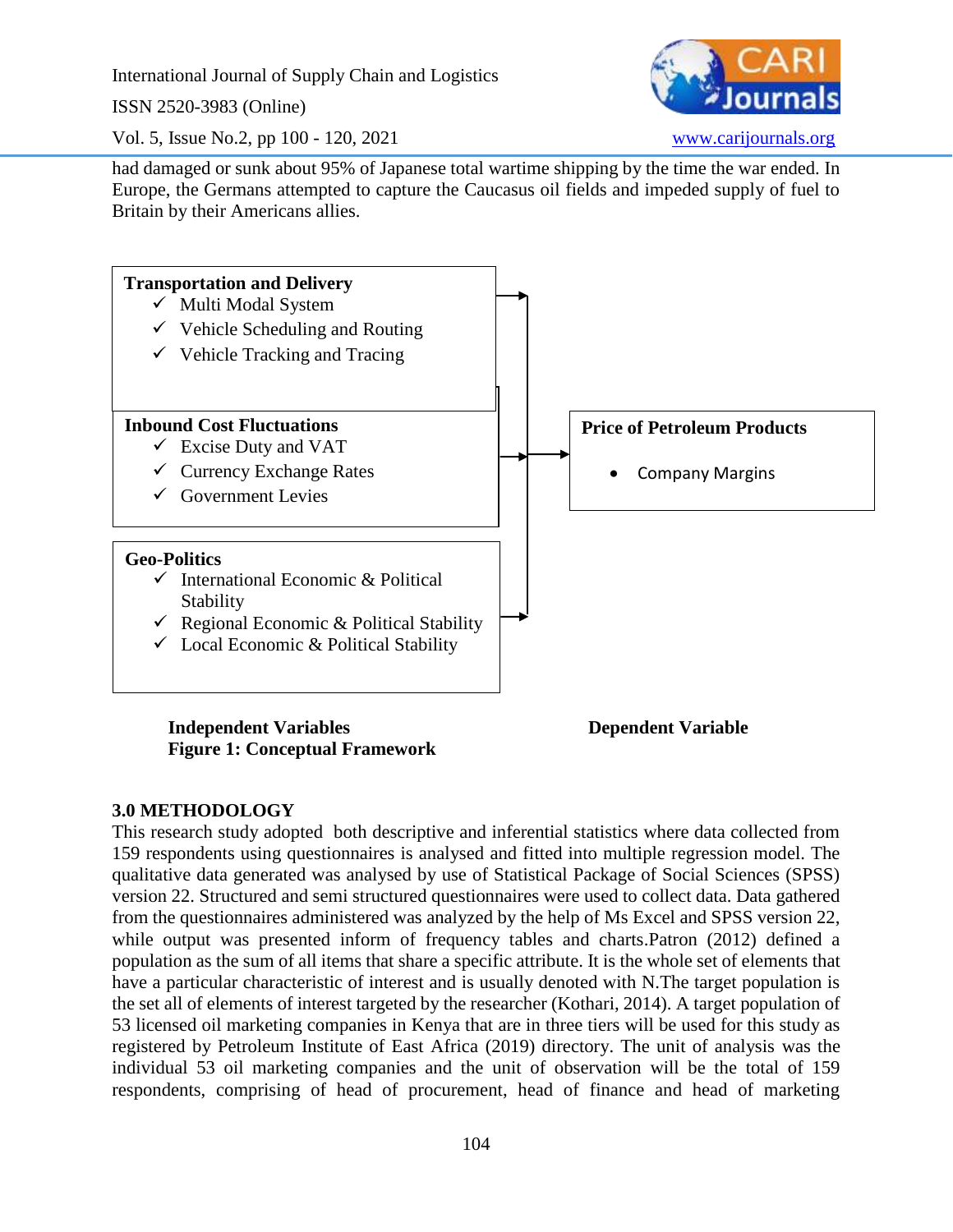ISSN 2520-3983 (Online)

Vol. 5, Issue No.2, pp 100 - 120, 2021 [www.carijournals.org](http://www.carijournals.org/)



department from all the registered oil marketing companies. study will study will not adopt any sampling technique nut will instead use the whole target population i.e. census, which is the total number of items in a population (Kombo and Tromp (2013 The research used a multiple regression model.

Y= β0+ β1X1+β2X2+β3X3+ ε Where:  $Y = Price of Petroleum Products$  $\beta 0 =$ Constant β1, β2, β3, β4 = Beta Coefficients  $X1 = Transportion and Delivery$  $X2 = Inbound Cost Fluctuations$  $X3 = \text{Geo-Politics}$  $ε$  = Error TermManagement ε = Random Error Term

# **4. 0 RESULTS FINDINGS**

# **4.1 Introduction**

The current study intended to determine the influence of supply chain risk factors on the price of petroleum products among oil marketing companies in Kenya.

# **4.2 Response Rate**

159 respondents were interviewed using questionnaires that allowed the researcher to drop the questionnaire to the respondents and then collect them at a later date when they had filled the questionnaires. A total of 159 questionnares were issuied to employees of oil marketing comanies. Out of the 159 respondents , 119 were responsive respresenting a response rate of 75%. According to Mugenda & Mugenda (2012) a response rate that is above the halfway mark (50%) sufficient and acceptable in descriptive statistics

| Table 1: Response Rate of Respondents |
|---------------------------------------|
|---------------------------------------|

| Response               | Frequency | Percentage |  |
|------------------------|-----------|------------|--|
| <b>Actual Response</b> | 19        |            |  |
| Non - Response         | 40        | ل          |  |
| Total                  | 159       | 100%       |  |

# **4.3 Pilot Study**

The cronbach's alpha was used to compute the average inter-correlations among a set of survey items. It is a common measure of reliability and internal consistency; the reliability of a particular measurement is the extent to which it is a consistent measure of a concept, and it measures the strength of that consistency. Realibilty increases as Cronbach's alpha  $(\alpha)$  tends towards one i.e.  $\alpha$  $\rightarrow$  1, (Serekan, 2013). A value of at equal to or greater than 0.7 is recommende i.e.  $\alpha \ge 0.7$ . Consistency indicated how well the items measuring the concepts hang together as a set. Cronbach's alpha was used to measure realibilty. This was done on the four objectives of the study.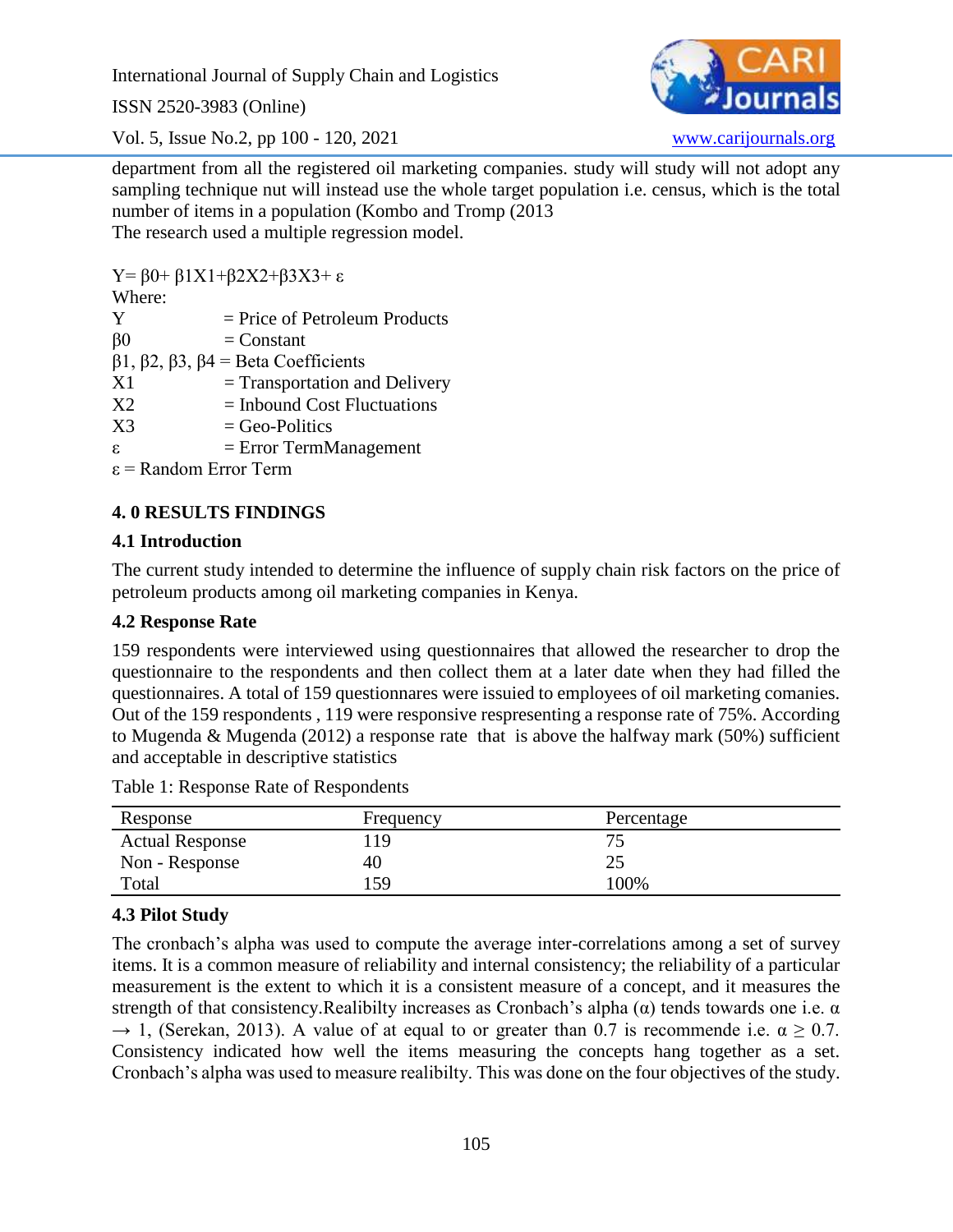ISSN 2520-3983 (Online)

Vol. 5, Issue No.2, pp 100 - 120, 2021 [www.carijournals.org](http://www.carijournals.org/)



Table 2 :Reliability Results

| Variable                           | No of Items | Respondents |       | $\alpha$ =Alpha Comment |
|------------------------------------|-------------|-------------|-------|-------------------------|
| <b>Transportation and Delivery</b> |             | 16          | 0.893 | Reliable                |
| <b>Inbound Cost Fluctuations</b>   |             | 16          | 0.987 | Reliable                |
| Geo-Politics                       | Q           | 16          | 0.974 | Reliable                |

# **4.4 Demographic Information**

The aim of the study was to determine the demographic attributes of the respondents as they are categorical factors from which a few fundamental knowledge around the respondents can be inferred. The characteristics that were factored in include age, sex, highest level education and level of work experience.

# **4.4.1 Distribution of Respondents by Gender**

Gender Distribution was also determined and the findings summarised in figure 1. where majority of the respondents were males at 57%, while the females were 43% of the respondents. The statistics may raise the issue of gender parity in oil marketing companies in Kenya, althought that is outside the scope of this study. According to William (2010) in a study carried out in North America, found that the ability to perform tasks does not differ between men and women but rather a differing perspectives to supply chain risk factors.



Figure 2: Distribution of Respondents by Gender

# **4.4.2 Distribution of Respondents by Age**

Age distribution of the respondents was also determined and results summarized in tabular form below. The findings indicated that 33.6% of the respondents were between the of 41 and 50 years old, while 26.1% of the respondent's ages ranged between 31 to 40 years. The age group of 18 - 30 years accounted for 19.3%. Above fifty years was shown at 21%. This also shows that the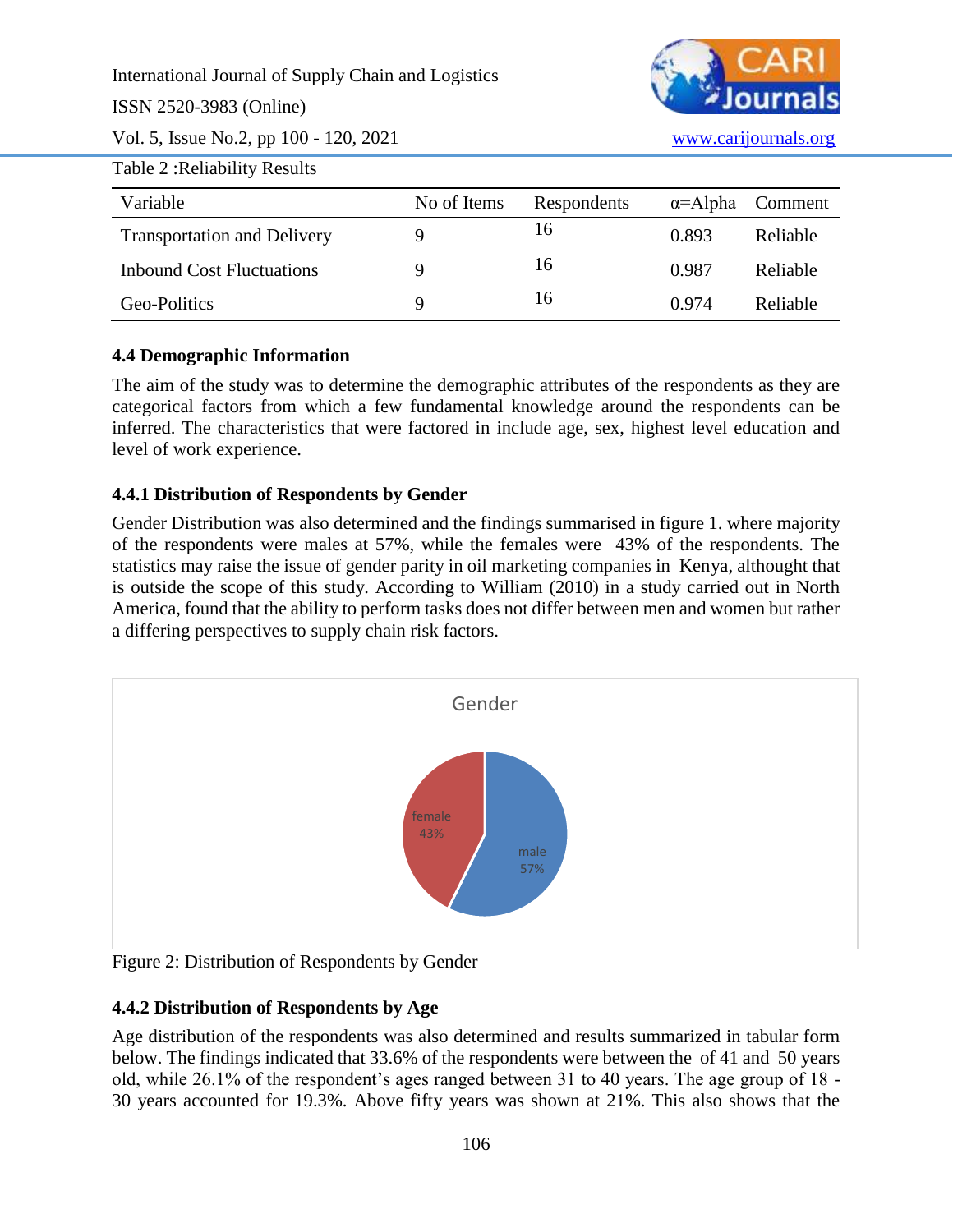ISSN 2520-3983 (Online)

Vol. 5, Issue No.2, pp 100 - 120, 2021 [www.carijournals.org](http://www.carijournals.org/)

interviewees are mature adults with the ability to make sound independent judgements and have personal perspectives; the results emanating from them are therefore considered valid. Saunders (2012) also found that there are two natural age peaks of the late 20's to early 40s which correlated to employee performance.

| Age                | Frequency | Percent |
|--------------------|-----------|---------|
| 18 - 30 Years      | 23        | 19.3    |
| $31 - 40$ Years    | 31        | 26.1    |
| 41 - 50 Years      | 40        | 33.6    |
| 50 Years and above | 25        | 21.1    |
| Total              | 119       | 100     |

Table 4: Distribution of Respondents by Age

# **4.4.3 Distribution of Respondents by Level of Education**

Respondents were requited to state their highest education level. The finding were captured in Table 4.4. The results indicated that majority of the respondents 23.5% had a degree certificate, 22.7% percent had acquired a master's degree, and results further showed that 23.5% had a certificate while finally 30.3% were diploma holders. These findings concur those of Rotich (2011) who concluded that majority of the employees who run public procurement are highly educated; evidence has shown that there a link between the level of education and perfomance in state corporations.

| Level of Education  | Frequency | Percent |
|---------------------|-----------|---------|
| Certificate Level   | 28        | 23.5    |
| Diploma Level       | 36        | 30.3    |
| Degree Level        | 28        | 23.5    |
| <b>Master Level</b> | 27        | 22.7    |
| Total               | 119       | 100     |

Table 5: Distribution of Respondents by Level of Education

# **4.4.4 Distribution of respondents by Length of Service**

The study determined the number of years the respondents had worked among oil marketing companies in Kenya. The findings showed that majority of the respondents had worked at oil marketing companies at 28.6% for 6 to 8 years. 26.9% had worked for zero to two years. 26.9% had been in active service for 3-5 years. 17.6% and above had worked for 9 and above years. The findings of the study concur with those presented by Patron (2012) who found a link between duration of service and the level of experience helps employees to acquire more knowledge and technical skills that have a positive impact to performance.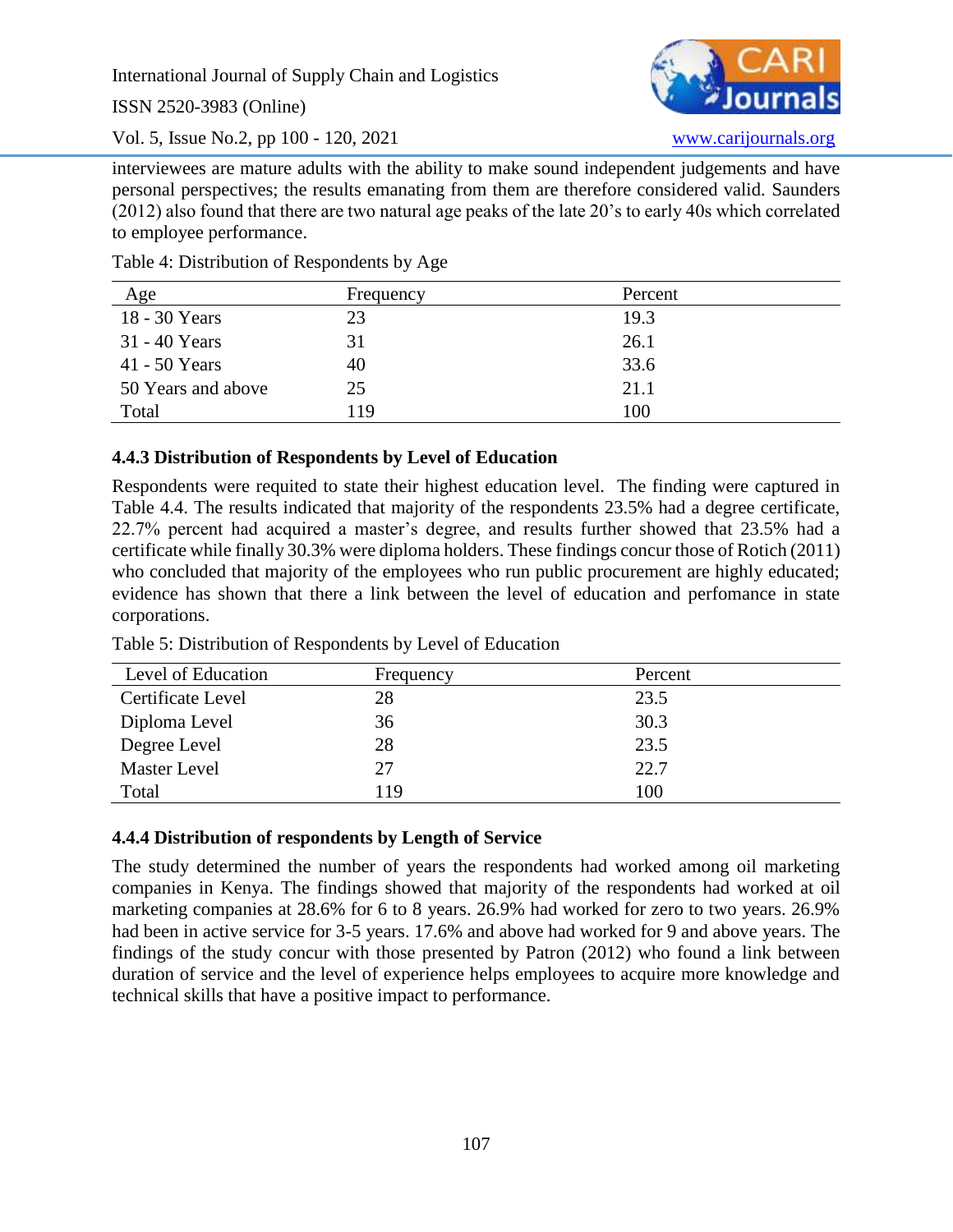ISSN 2520-3983 (Online)



Vol. 5, Issue No.2, pp 100 - 120, 2021 [www.carijournals.org](http://www.carijournals.org/)

Table 6: Distribution of Respondents by Length of Service

| Length of Service | Frequency | Percent |
|-------------------|-----------|---------|
| $0 - 2$ Years     | 32        | 26.9    |
| 5 Years           | 32        | 26.9    |
| $6 - 8$ Years     | 34        | 28.6    |
| 9 Years and above | 21        | 17.6    |
| Total             | 119       | 100     |

# **4.5 Descriptive Statistics**

# **4.5.1 Transportation and Delivery**

The first objective of the study was to assess the influence of transportation and delivery on the price of petroleum products among OMCs in Kenya. The respondents were inquired to show to what degree transportation and delivery affected the cost of petroleum products among oil marketing companies in Kenya .The findings demonstrated that lion's share of the respondents 33% concurred that it was to an very great degree, 19% said that it was to a great degree, 30% said it was to a moderate degree, whereas little extent was 11% and not all was at 7% respectively.



Figure 3: Transportation and Delivery

The respondents were moreover inquired to comment on statements with respect to transportation and delivery impact on the price of petroleum products among oil marketing companies. The reactions were appraised on a likert scale and the displayed in table 4.6 underneath and was rated on a 5 point Likert scale ranging from;  $1 =$  "strongly" disagree to  $5 =$  "strongly agree". The scores of "strongly disagree" and "disagree" have been taken to represent a statement not agreed upon, proportionate to mean score of to 2.5. The score of 'neutral' has been taken to represent a statement concurred with, proportionate to a mean score of 2.6 to 3.4. The score of "agree" and "strongly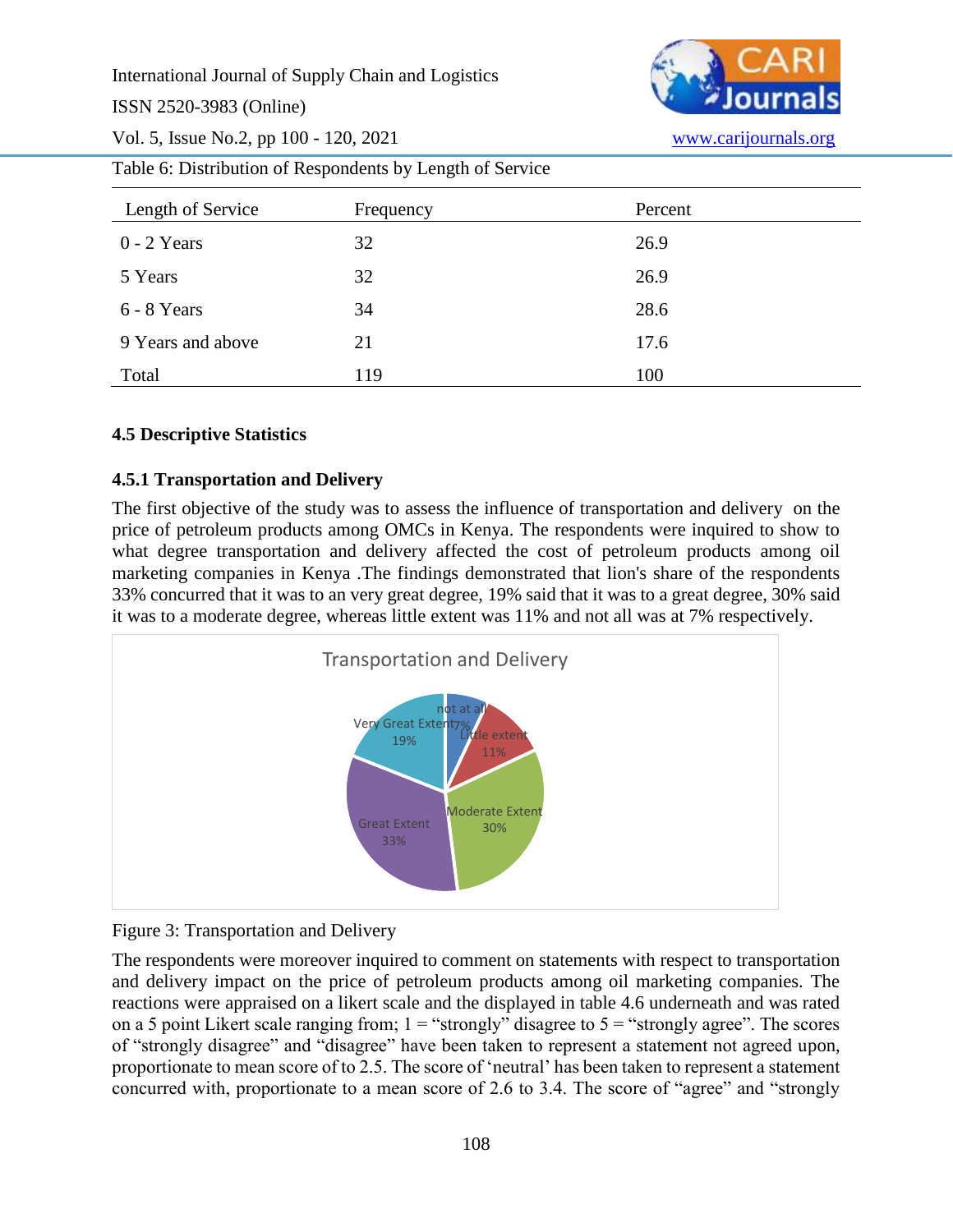ISSN 2520-3983 (Online)

Vol. 5, Issue No.2, pp 100 - 120, 2021 [www.carijournals.org](http://www.carijournals.org/)



agree" have been taken to represent a statement highly agreed with equivalent to a mean score of 3.5 to 5.

Results showed that larger part of the respondents as implied by a mean of 4.2 concurred with the statement that multi modal system has a significant impact on prices of petroleum products. The variations within the responses were indicated by a standard deviation of 1.0. Results showed that majority of the respondents as demonstrated by a mean of 3.6 concurred on the statement that vehicle scheduling and routing has a significant impact in prices of petroleum products. The variations in the responses was evidenced by a standard deviation of 1.3 Results showed that larger part of the respondents as demonstrated by a mean of 3.6 concurred with the statement that vehicle tracking and tracing plays has significant a influence in prices of petroleum products. The variations in the responses was shown by a standard deviation of 1.3.

Results indicated that larger part of the respondents as demonstrated by a mean of 3.3 concurred on the statement that multi modal system plays a significant influence in reducing storage and distribution expenses. The variations in the responses were illustrated by a standard deviation (s.d)  $= 1.3$ . Results indicated that a large part of the respondents as shown by an average of 4.2 concurred with the statement that vehicle scheduling and routing play a significant influence in reducing storage and distribution expenses. The variations in the responses was demonstrated by a standard deviation of 0.9. Results indicated that a large part of the respondents also showed by a mean of 3.8 agreed on the statement that vehicle tracking and tracing plays a significant influence in reducing storage and distribution expenses. The variations in the responses as demonstrated standard deviation of 0.6.Findings indicated that a large part of the respondents as demonstrated by an average of 4.1 concurred with the statement that multi modal system has a significant influence in prices of petroleum products. The variations in the responses were shown by a standard deviation of 0.6. Results indicated that a larger part of the respondents as shown by a mean of 3.9 concurred with the statement that vehicle tracking and tracing plays a significant influence in prices of petroleum products. The variations in the responses was also demonstrated by a standard deviation of 0.6. The average result for statements on transportation and delivery was 3.8 while the standard deviation was 1.4. The findings agree with Odundo (2012) that transportation and delivery when sourcing can be expensive and time consuming which means it requires a clear strategy.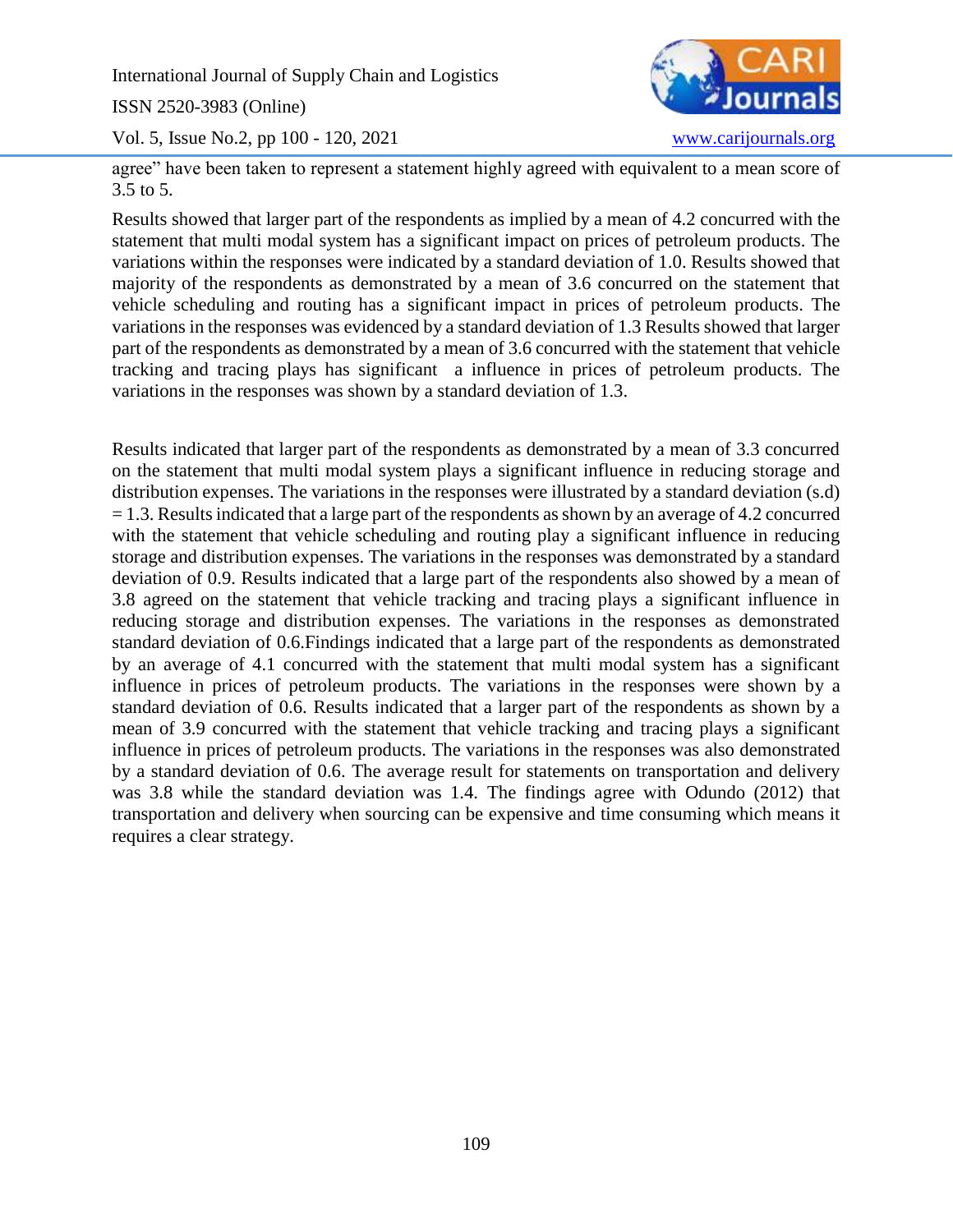# ISSN 2520-3983 (Online)



Vol. 5, Issue No.2, pp 100 - 120, 2021 [www.carijournals.org](http://www.carijournals.org/)

Table 7: Transportation and delivery

|                                                                         |     |      | Std.      |
|-------------------------------------------------------------------------|-----|------|-----------|
| <b>Statements</b>                                                       | N   | Mean | Deviation |
| Multi modal system has a significant influence in prices of petroleum   |     |      |           |
| products                                                                | 119 | 4.2  | 1.0       |
| Vehicle scheduling and routing has a significant influence in prices of |     |      |           |
| petroleum products                                                      | 119 | 3.6  | 1.3       |
| Vehicle tracking and tracing has a significant influence in prices of   |     |      |           |
| petroleum products                                                      | 119 | 3.8  | 1.3       |
| Multi modal system has a significant influence in prices of petroleum   |     |      |           |
| products                                                                | 119 | 3.3  | 1.4       |
| Vehicle scheduling and routing has a significant influence in prices of |     |      |           |
| petroleum products                                                      | 119 | 4.2  | 0.9       |
| Vehicle tracking and tracing has a significant influence in prices of   |     |      |           |
| petroleum products                                                      | 119 | 3.8  | 0.6       |
| Multi modal system has a significant influence in prices of petroleum   |     |      |           |
| products                                                                | 119 | 3.6  | 1.3       |
| Vehicle scheduling and routing has a significant influence in prices of |     |      |           |
| petroleum products                                                      | 119 | 4.1  | 3.9       |
| Vehicle tracking and tracing has a significant influence in prices of   |     |      |           |
| petroleum products                                                      | 119 | 3.9  | 1.1       |
| Average                                                                 | 119 | 3.8  | 1.4       |

# **4.5.2 Inbound Cost Fluctuations**

The second objective was to examine the impact inbound cost fluctuations on the cost of petroleum products among OMCs in Kenya. The respondents were required to demonstrate to what degree inbound cost fluctuations impacted the price of petroleum products among oil marketing companies in Kenya. The findings demonstrated that larger part of the respondents 37% concurred that it was to a "very great extent", 33% said that it was to a "great extent", 19% said it was "moderate", whereas "small extent" and not all tied were at 4 and 7% respectively.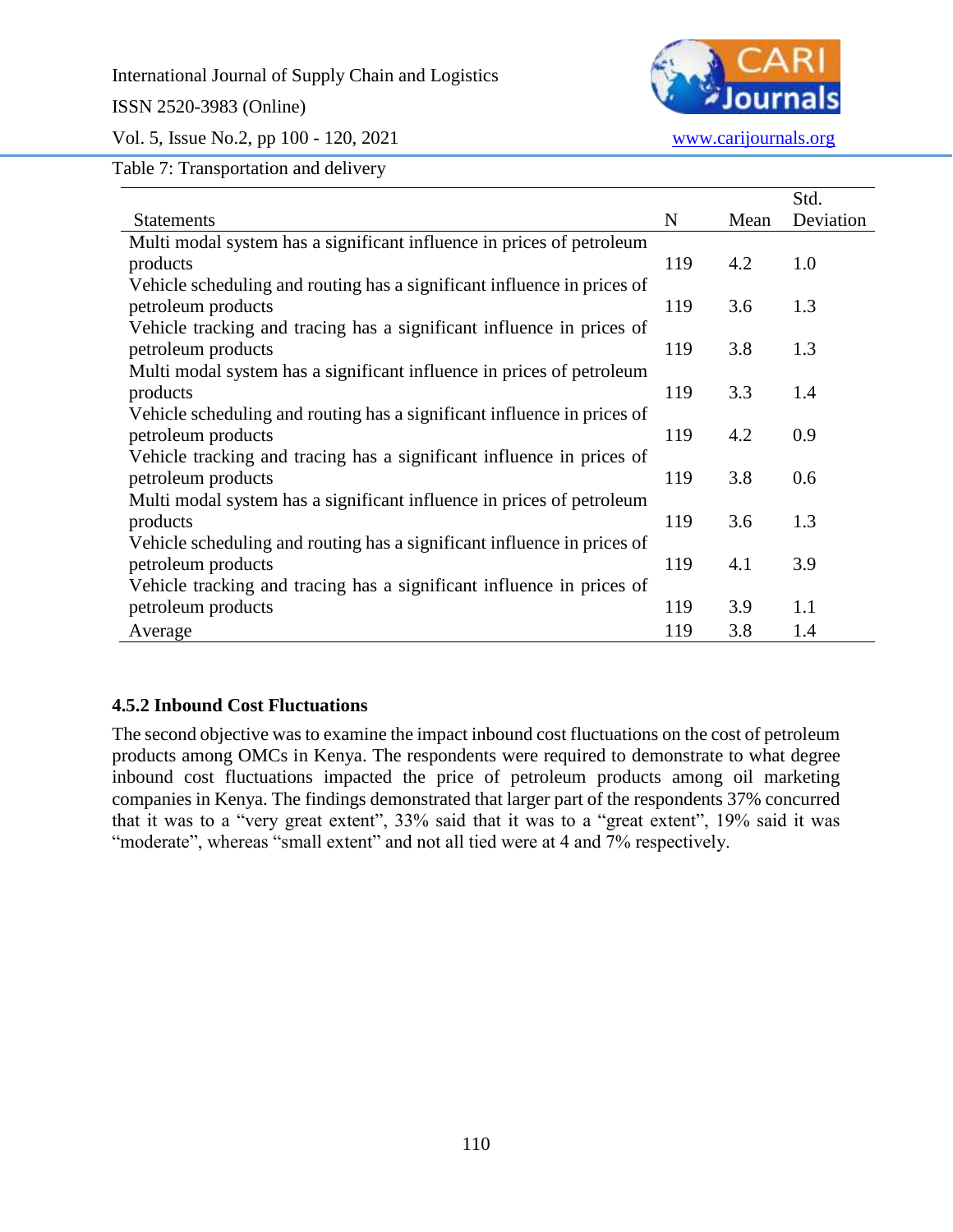ISSN 2520-3983 (Online)



Vol. 5, Issue No.2, pp 100 - 120, 2021 [www.carijournals.org](http://www.carijournals.org/)



Figure 4: Inbound Cost Fluctuations

The respondents were also inquired to comment on statements regarding the influence of inbound cost fluctuations on the price of petroleum products among OMCs in Kenya. Results indicated that a larger of the respondents shown by a mean of 3.8 concurred with statements that excise duty and VAT play a significant influence in prices of petroleum products. The variation was 1.2. As demonstrated by a mean of 3.5, a larger part of the respondents concurred with the statement that currency exchange rates play a significant influence in prices of petroleum products. The variation was 1.1. Also demonstrated by the mean of 3.7, a larger part of the respondents concurred with the statement that government levies play a significant influence in prices of petroleum products. The variation was 1.

Results demonstrated that larger part of the respondents as shown by a mean of 3.5 concurred on the statement that excise duty and VAT plays a critical role in reducing storage and distribution costs. The variation was 1. Results demonstrated that larger part of the respondents as shown by a mean of 3.6 concurred on the statement that currency exchange rates has a critical role in reducing storage and distribution costs. The variation was 1.2. The findings indicated that larger part of the respondents demonstrated by a mean of 3.5 concurred on the statement that government levies has a significant influence in reducing storage and distribution costs. The variation was 1.3.Results show that a larger of the respondents as illustrated by a mean of 3.5 agreed on the statement that excise duty and VAT plays a significant influence in prices of petroleum products. The variation was 1.3. Results show that a larger of the respondents as illustrated by a mean of 3.4 concurred with the statement that currency exchange rates play a significant influence in prices of petroleum products. The variation was 1.4. Results show that a larger of the respondents as illustrated by a mean of 3.4 concurred with the statement that government levies have a significant influence in prices of petroleum products. The variation was 0.5. The average of the statements on inbound cost fluctuations was 3.6 while the variations in the responses were given at 1.1. These findings agree with Nyariki (2013) that organizations must look toward inbound cost management for improvements. The opportunities for cost savings can be enormous as the influence on margins and bottom line is considerable.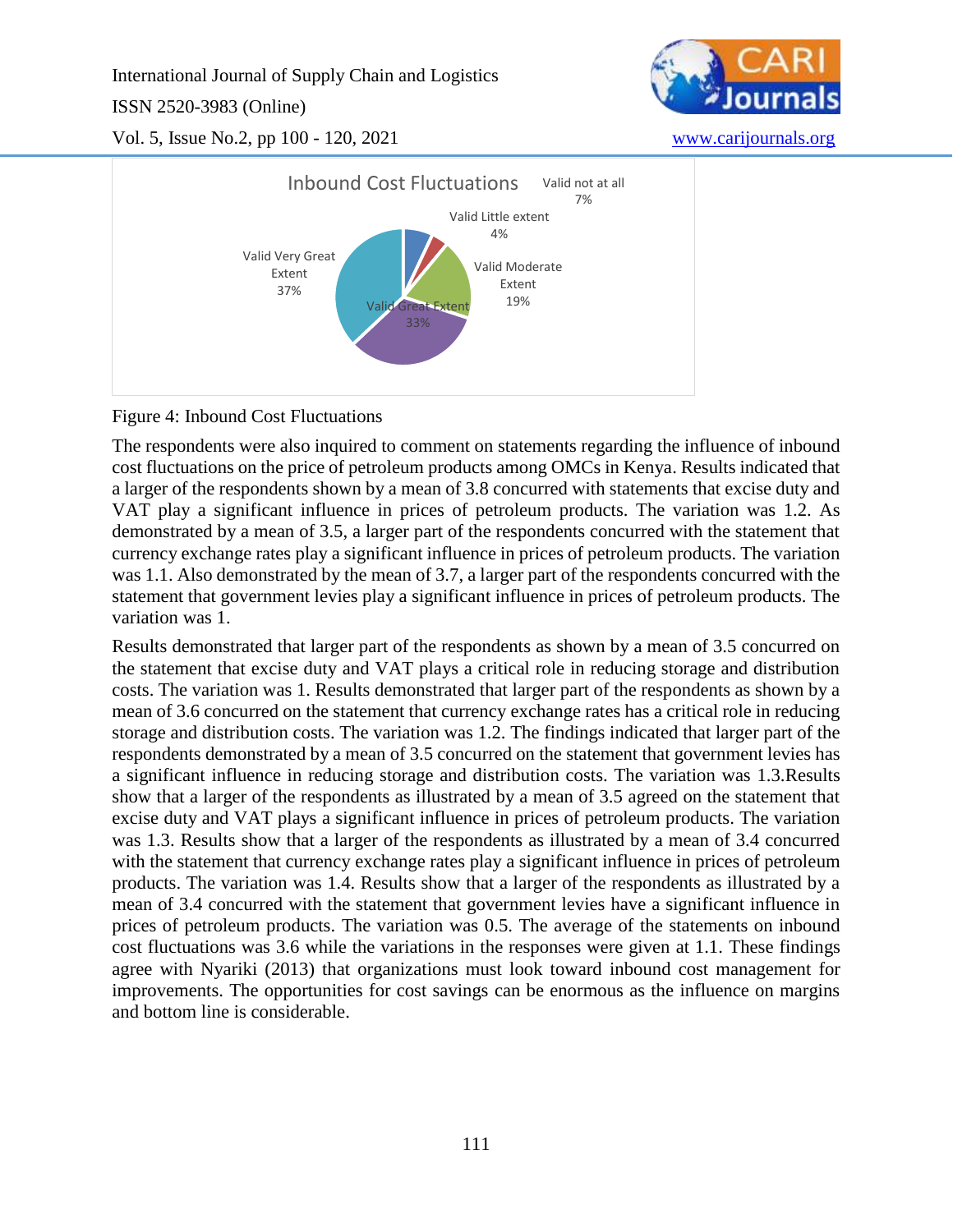## ISSN 2520-3983 (Online)



Vol. 5, Issue No.2, pp 100 - 120, 2021 [www.carijournals.org](http://www.carijournals.org/)

Table 8: Inbound Cost Fluctuations

|                                                               |     |      | Std.      |
|---------------------------------------------------------------|-----|------|-----------|
| <b>Statements</b>                                             | N   | Mean | Deviation |
| Excise duty and VAT have a significant influence in prices    |     |      |           |
| of petroleum products                                         | 119 | 3.8  | 1.2       |
| Currency exchange rates have a significant influence in       |     |      |           |
| prices of petroleum products                                  | 119 | 3.5  | 1.1       |
| Government levies have a significant influence in prices of   |     |      |           |
| petroleum products                                            | 119 | 3.7  | 1.0       |
| Excise duty and VAT have a significant influence in prices    |     |      |           |
| of petroleum products                                         | 119 | 3.5  | 1.1       |
| Currency exchange rate have a significant influence in prices |     |      |           |
| of petroleum products                                         | 119 | 3.6  | 1.2       |
| Government levies have a significant influence in prices of   |     |      |           |
| petroleum products                                            | 119 | 3.5  | 1.3       |
| Excise duty and VAT have a significant influence in prices    |     |      |           |
| of petroleum products                                         | 119 | 3.5  | 1.3       |
| Currency exchange rates have a significant influence in       |     |      |           |
| prices of petroleum products                                  | 119 | 3.4  | 1.4       |
| Government levies have a significant influence in prices of   |     |      |           |
| petroleum products                                            | 119 | 3.6  | 0.5       |
| Average                                                       | 119 | 3.6  | 1.1       |

# **4.5.3 Geo-politics**

There was also need to establish how geo-politics influenced the price of petroleum products among OMCs in Kenya as the third objective. The respondents were inquired to comment on extent of geo-politics influence the price of petroleum products among OMCs in Kenya. The findings illustrated that a larger part of the respondents 48% concurred that it was to a very great extent whereas 45% stated that it was to a great extent, moderate was at 2%; to small degree and not all at 2% and 3%.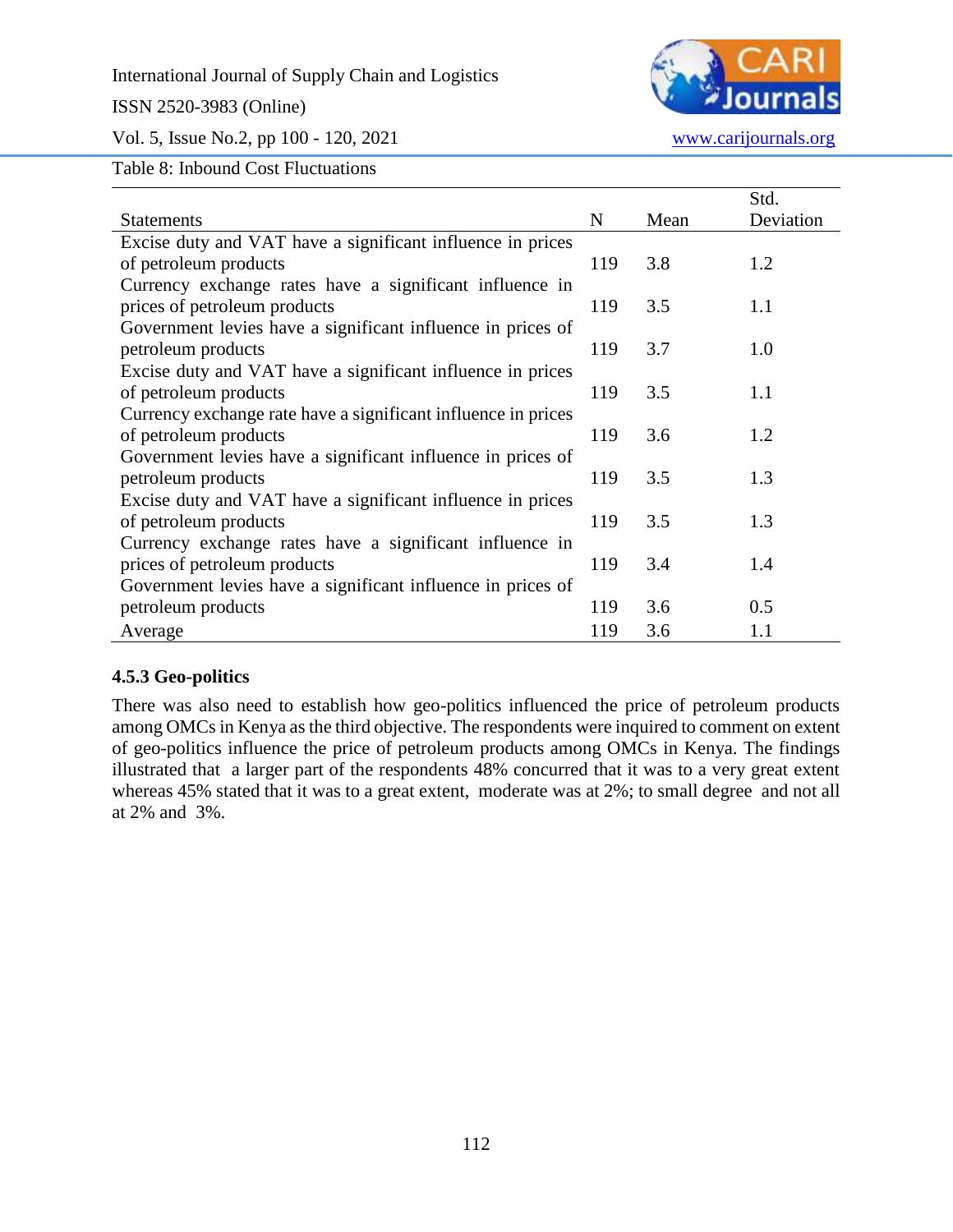ISSN 2520-3983 (Online)







# Figure 5: Geo-politics

The respondents were also required to comment on statements with respect to influence of geopolitics on the price of petroleum products among OMCs in Kenya. The findings demonstrated that a larger part of the respondents as illustrated by a mean of 4.0 concurred with statement that international economic and political stability has a significant influence on prices of petroleum products. The standard deviation for the results responses was 1.1. Results showed that a larger part of the respondents as illustrated by a mean of 4.4 concurred on the statement that regional economic and political stability has a significant influence on prices of petroleum products. The standard deviation for the results responses was 1.3. Results demonstrated that a larger part of the respondents as illustrated by a mean of 3.4 concurred on the statement that local financial and political stability plays a significant influence on prices of petroleum products. The standard deviation of the results responses was 0.8.Results indicated that a larger part of the respondents as shown by a mean of 3.4 concurred with the statement that international economic and political stability has a significant influence in reducing storage and distribution expenses. The standard deviation for the results responses was 1.3. Results indicated that a larger part of the respondents as shown by a mean of 3.7 concurred with the statement that regional economic and political stability has a significant influence in reducing storage and distribution expenses. The standard deviation for the results responses was .7. Results indicated that a larger part of the respondents as shown by a mean of 2.8 concurred with the statement that local economic and political stability has a significant influence in reducing storage and distribution expenses. The standard deviation for the results responses was 0.7.

Results indicated that a larger part of the respondents as shown by a mean of 3.2 concurred with the statement that international economic and political stability plays a significant influence in prices of petroleum products. The standard deviation for the results responses was 1.2. Results indicated that a larger part of the respondents as shown by a mean of 3.4 concurred with the statement that regional economic and political stability plays a significant influence in prices of petroleum products. The standard deviation for the results responses was 1.2. Results indicated that a larger part of the respondents as shown by a mean of 3.6 concurred with the statement that local economic and political stability plays a significant influence in prices of petroleum products.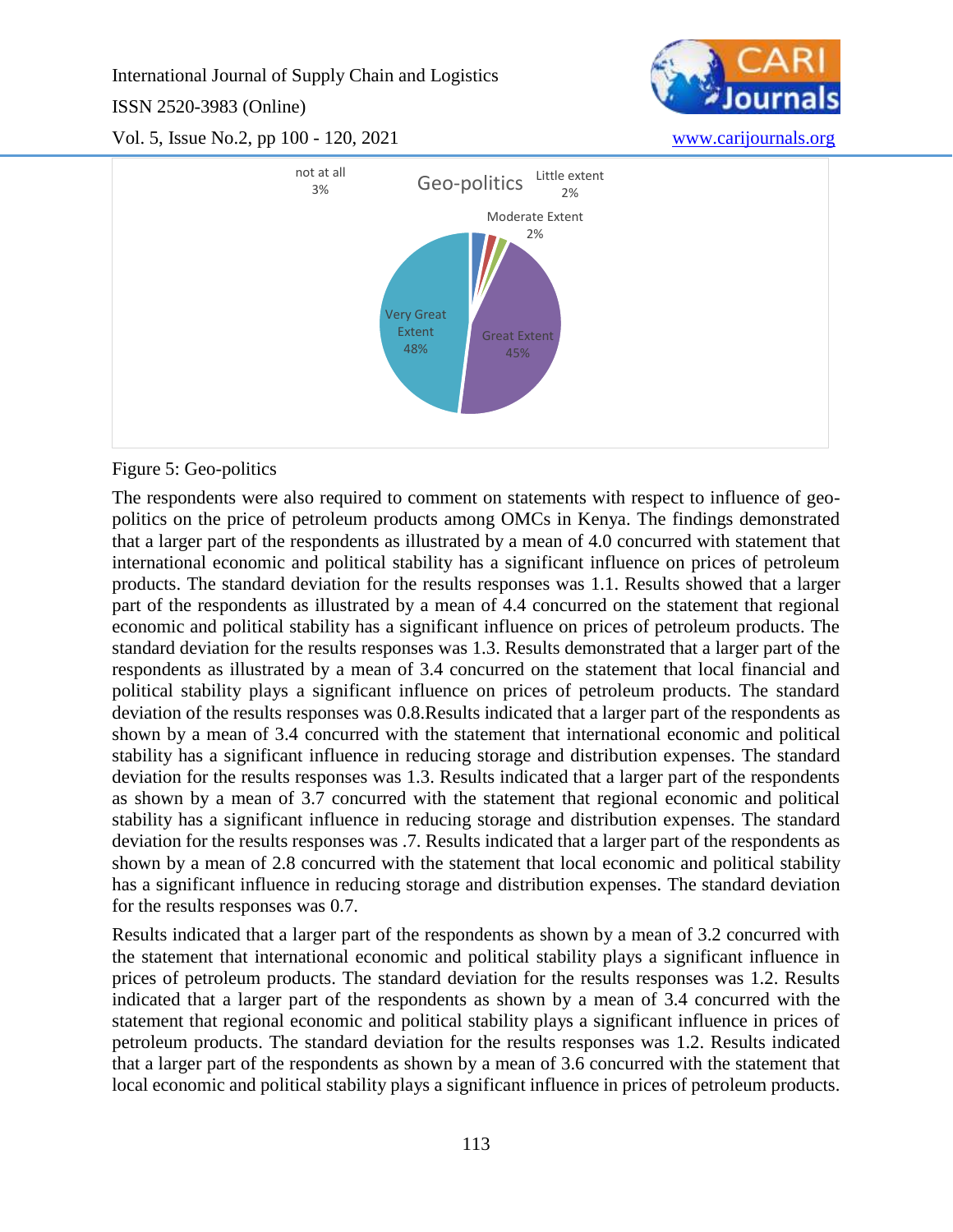

The standard deviation for the results responses was 1.3. The average for all the responses was 3.6 and a standard deviation of 1.2. These findings imply that through geo-politics, companies can improve competitive positioning, gain entry to new dynamic, technology driven markets (Noor, Guyo & Amuhaya, 2013).

Table 9: Geo-politics

|                                                                            |     |      | Std.      |
|----------------------------------------------------------------------------|-----|------|-----------|
| <b>Statements</b>                                                          | N   | Mean | Deviation |
| International economic and political-stability has a significant           |     |      |           |
| influence in prices of petroleum products                                  | 119 | 4.0  | 1.1       |
| Regional economic and political-stability has a significant influence in   |     |      |           |
| prices of petroleum products                                               | 119 | 3.4  | 1.3       |
| Local economic and political-stability has a significant influence in      |     |      |           |
| prices of petroleum products                                               | 119 | 4.1  | 0.8       |
| International economic and political stability has a significant influence |     |      |           |
| in prices of petroleum products                                            | 119 | 4.1  | 1.0       |
| Regional economic and political stability has a significant influence in   |     |      |           |
| prices of petroleum products                                               | 119 | 3.7  | 0.7       |
| Local economic and political stability has a significant influence in      |     |      |           |
| prices of petroleum products                                               | 119 | 2.8  | 1.3       |
| International economic and political stability has a significant influence |     |      |           |
| in prices of petroleum products                                            | 119 | 3.2  | 1.2       |
| Regional economic and political stability has a significant influence in   |     |      |           |
| prices of petroleum products                                               | 119 | 3.4  | 1.2       |
| Local economic and political stability has a significant influence in      |     |      |           |
| prices of petroleum products                                               | 119 | 3.6  | 1.3       |
| Average                                                                    | 119 | 3.6  | 1.1       |

4.4 Correlation Analysis

Determination of the degree of association and level of significance of variables is done using correlations analysis. It is also employed when predicting the level of variation of output variable which is as a result variation of the input variables. The findings of the correlation analysis are outlined in Table 10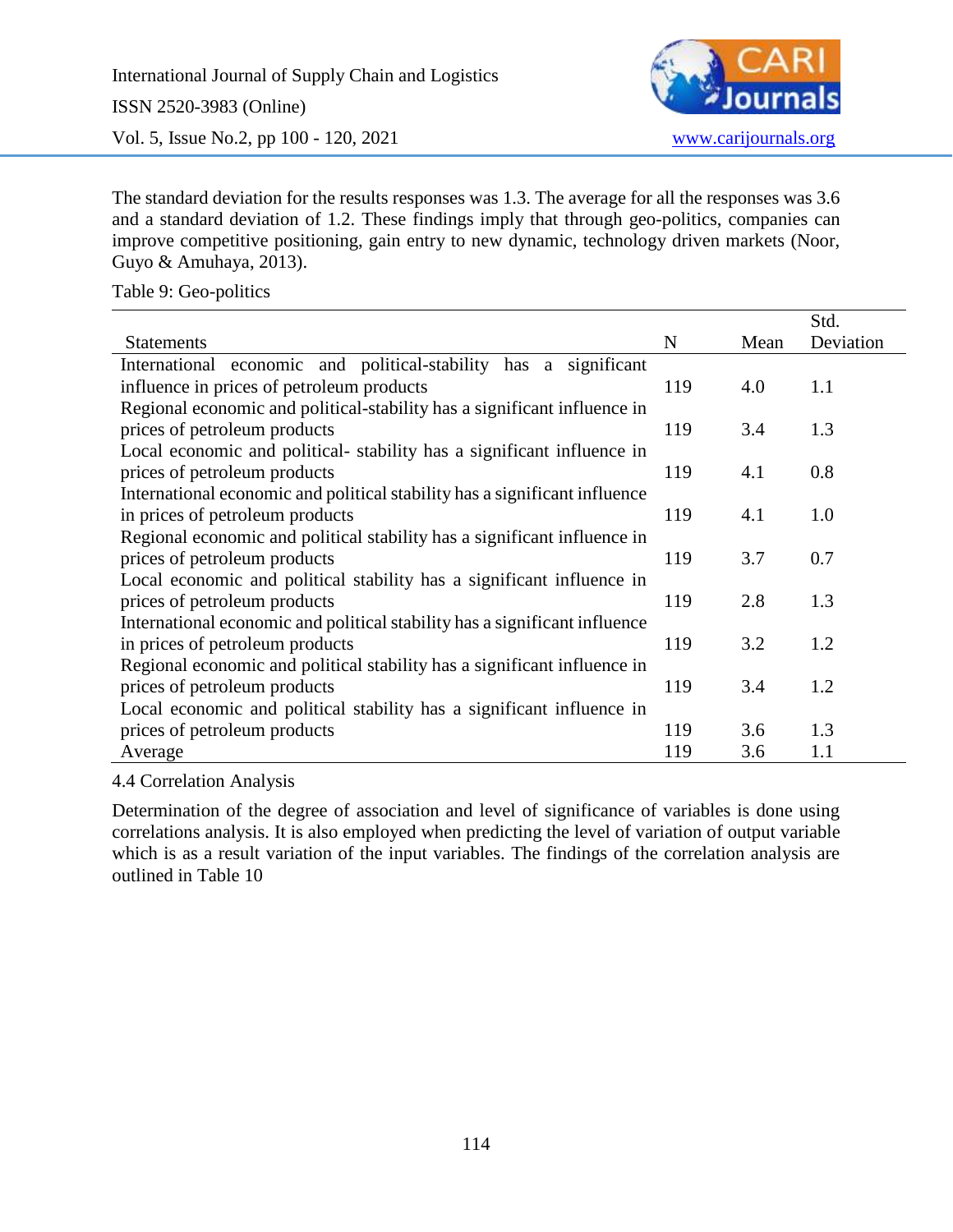ISSN 2520-3983 (Online)



Vol. 5, Issue No.2, pp 100 - 120, 2021 [www.carijournals.org](http://www.carijournals.org/)

## **Correlations**

|                                 |                   |                              | Transport<br>delivery | andInbound<br>cost<br>fluctuations | Geopolitics | Pricing<br>petroleum<br>products | of |
|---------------------------------|-------------------|------------------------------|-----------------------|------------------------------------|-------------|----------------------------------|----|
| Transport                       |                   | and Pearson Correlation 1    |                       | .090                               | .050        | $.536^{**}$                      |    |
| delivery                        | $Sig. (2-Tailed)$ |                              |                       | .330                               | .586        | .000                             |    |
|                                 | N                 |                              | 119                   | 119                                | 119         | 119                              |    |
| Inbound<br><i>fluctuations</i>  |                   | costPearson Correlation .090 |                       | $\mathbf{1}$                       | $-.232*$    | $199*$                           |    |
|                                 | $Sig. (2-Tailed)$ |                              | .330                  |                                    | .011        | .030                             |    |
|                                 | N                 |                              | 119                   | 119                                | 119         | 119                              |    |
| Geopolitics                     |                   | Pearson Correlation .050     |                       | $-.232*$                           | 1           | $1.360^{**}$                     |    |
|                                 | $Sig. (2-Tailed)$ |                              | .586                  | .011                               |             | .000                             |    |
|                                 | N                 |                              | 119                   | 119                                | 119         | 119                              |    |
| Pricing<br>petroleum<br>product |                   | ofPearson Correlation .536** |                       | .199*                              | $.360**$    | $\mathbf{1}$                     |    |
|                                 | $Sig. (2-Tailed)$ |                              | .000                  | .030                               | .000        |                                  |    |
|                                 | N                 |                              | 119                   | 119                                | 119         | 119                              |    |

 $\mathbb T$ 

T

\*\*. Correlation Is Significant At The 0.01 Level (2-Tailed).

\*. Correlation Is Significant At The 0.05 Level (2-Tailed).

The correlation summary presented in Table 10 demonstrates that the associations between each of the input variable and the output variable were all significant at the 95% confidence level. The correlation analysis to examine the influence of supply chain risk factors on the cost of petroleum items among oil marketing companies in Kenya, Pearson Correlation Coefficient calculated and tested at 5% significance level.The results demonstrated existence positive relationship (r=0.536) between transportation and delivery and the price of petroleum products among oil marketing companies in Kenya. Moreover, the relationship was found to be statistically significant at 5% significance level ( $p=0.000, <0.05$ ). The correlation analysis to prove the relationship between transportation and delivery and the price of petroleum products among oil marketing companies in Kenya, Pearson Correlation Coefficient calculated and tested at 5% significance level.The evidence shows that there exists positive relationship (r=0.199) between inbound cost fluctuations and the price of petroleum products among oil marketing companies. Moreover, the researcher found the relationship was found to be statistically significant at 5% level ( $p=0.000, <0.05$ ). The correlation analysis to test the relationship between geo-politics and the price of petroleum products among oil marketing companies, Pearson Correlation Coefficient calculated and tested at 5% significance level. The findings reveal that there is a positive relationship ( $r=0.360$ ) value for geo-politics and the price of petroleum products among oil marketing companies. Moreover, the relationship was found to be statistically significant at 5% level ( $p=0.000$ , <0.05). It is therefore evident that all the factors could explain the changes in the price of petroleum products among oil marketing companies on the basis of the correlation analysis.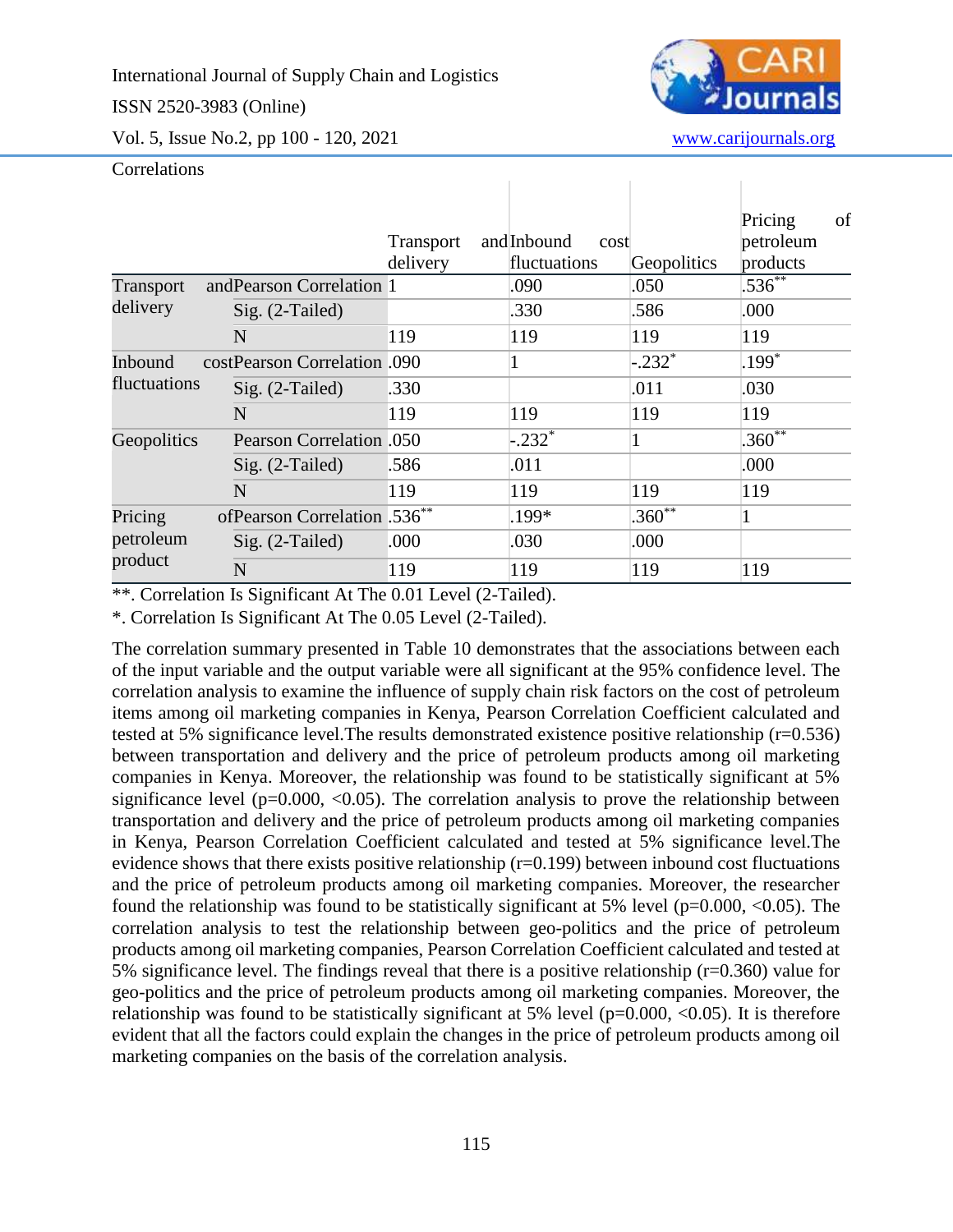International Journal of Supply Chain and Logistics ISSN 2520-3983 (Online) Vol. 5, Issue No.2, pp 100 - 120, 2021 [www.carijournals.org](http://www.carijournals.org/)

## **4.5Regression Analysis**



Regression analysis was undertaken to evaluate the significance of the relationship between the output variable and all the input variables. Regression analysis was done to determine the proportion within the dependent variable (the cost of petroleum items among oil marketing companies) that can be accounted for from the independent variables (transportation and conveyance, inbound taken a toll changes and geo-politics).Table 11 is a tabular presentation of the regression coefficients ( $\beta_n$ , where  $0 \ge n \le 3$ ) of risk factors against dependent variable (price of petroleum products). The findings of regression analysis indicated there exists a significant positive relationship between dependent variable (the price of petroleum products among oil marketing companies and the independent variables (transportation and delivery, inbound cost fluctuations and geo-politics). The R-value i.e. coefficient of correlation report was 0.674 which demonstrates that there is a perfect or strong positive (uphill) linear relationship between dependent variable and independent variables. Coefficient of determination  $(R^2)$  of 0.455 implies 46% of changes in price of petroleum products can be attributed to the three supply chain risk factors i.e. transportation and delivery, inbound cost fluctuations and geo-politics. At  $\beta = 0.309$ ,  $p=0.002$  <0.05), the regression analysis shows that there exists a significant positive relationship between dependent variable and independent variable.

Table11: Model Summary

| Model |                   | R Square | <b>Adjusted R Square</b> | Std.<br>Error<br>- of<br>the<br>Estimate |
|-------|-------------------|----------|--------------------------|------------------------------------------|
|       | .674 <sup>a</sup> | .455     | .440                     | .11947                                   |

Predictors: (Constant), Transportation and Delivery, Inbound Cost Fluctuations and Geo-politics Dependent Variable: The Price of Petroleum Products among Oil marketing Companies

Table 11: ANOVA ANOVA<sup>a</sup>

| Model |            | Sum of Squares df |     | Mean Square | F      | Sig.           |
|-------|------------|-------------------|-----|-------------|--------|----------------|
|       | Regression | 1.368             |     | .456        | 31.957 | $.000^{\rm b}$ |
|       | Residual   | 1.641             | 115 | .014        |        |                |
|       | Total      | 3.010             | 118 |             |        |                |

a. Dependent Variable: PRICE OF PETROLEUM PRODUCTS

b. Predictors: (Constant), GEOPOLITICS, TRANSPORT AND DELIVERY, INBOUND COST FLUCTUATIONS

The significance value is 0.000 which is less than 0.05 thus the model is statistically significance in predicting how transportation and delivery, inbound cost fluctuations and geo-politics influence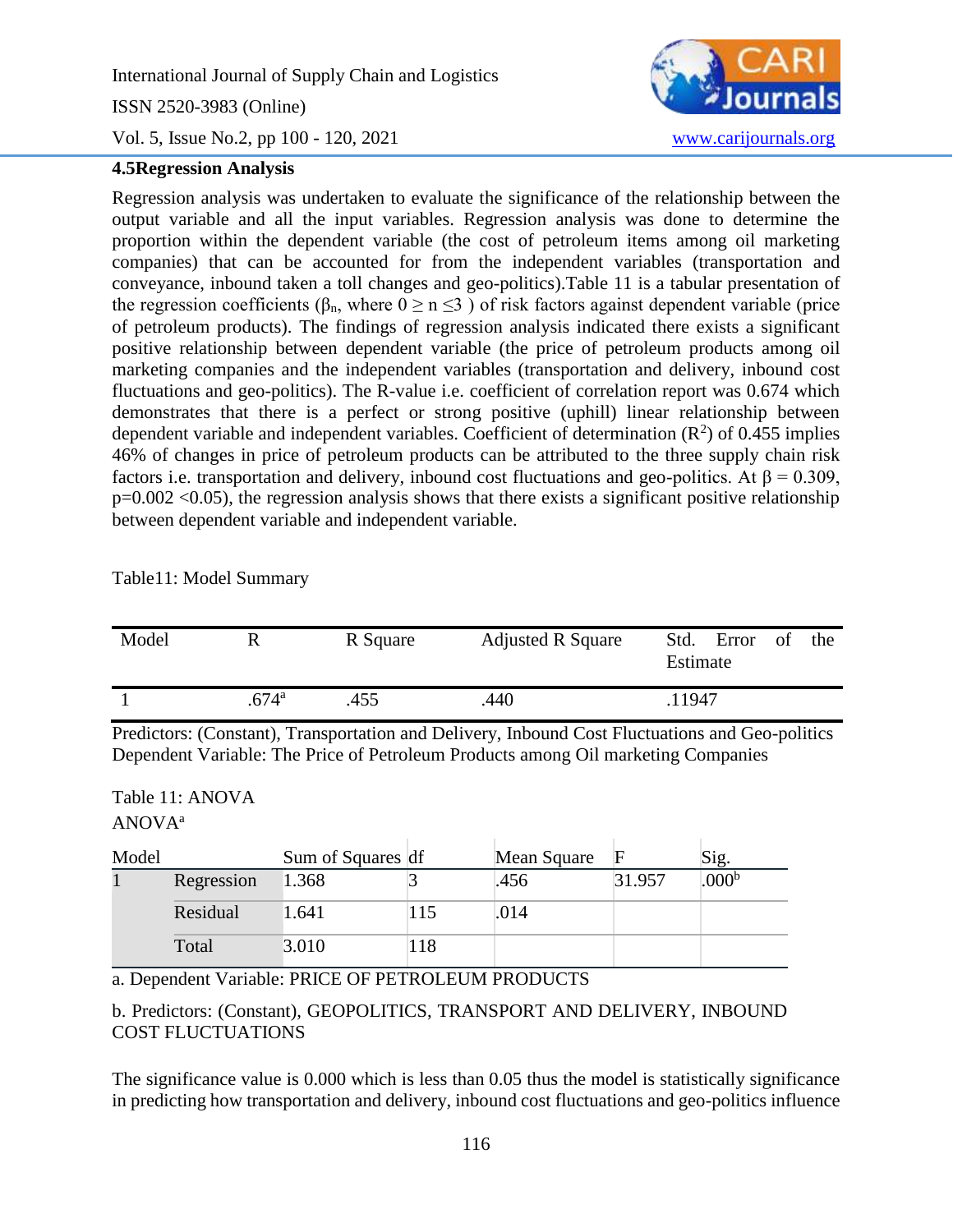ISSN 2520-3983 (Online)

Vol. 5, Issue No.2, pp 100 - 120, 2021 [www.carijournals.org](http://www.carijournals.org/)



the price of petroleum products among oil marketing companies in Kenya. The F-critical at 95% confidence interval was 26.80. Since F calculated (ANOVA table) of 31.957 is greater F – critical (at  $\alpha = 0.05$ ) = 26.80; this result demonstrates that the overall model was significant. Therefore, the study reveals that; transportation and delivery, inbound cost fluctuations and geo-politics were all important factors influencing the price of petroleum products among oil marketing companies. These results similar to the findings of Asaari and Razak (2010) which also revealed a positive and significant influence of supply chain risk factors on the price of petroleum products among oil marketing companies in South Africa.

Table 12: Coefficients of Determination

Coefficients<sup>a</sup>

|       |                                |          | Unstandardized<br>Coefficients |            | Standardized<br>Coefficients |        |      | Collinearity<br><b>Statistics</b> |       |
|-------|--------------------------------|----------|--------------------------------|------------|------------------------------|--------|------|-----------------------------------|-------|
| Model |                                |          | B                              | Std. Error | <b>Beta</b>                  |        | Sig. | Tolerance VIF                     |       |
| 1     | (Constant)                     |          | 2.396                          | .119       |                              | 20.217 | .000 |                                   |       |
|       | Transport<br>Delivery          |          | And.120                        | .017       | .494                         | 7.119  | .000 | .987                              | 1.014 |
|       | Inbound<br><b>Fluctuations</b> | Cost.057 |                                | .017       | .246                         | 3.453  | .001 | .936                              | 1.069 |
|       | Geopolitics                    |          | .106                           | .019       | .392                         | 5.528  | .000 | .941                              | 1.063 |

Predictors: (Constant), Transportation and Delivery, Inbound Cost Fluctuations and Geo-politics

Dependent Variable: The Price of Petroleum Products among Oil marketing Companies

The following multilinear regression model was employed:

 $Y = \beta_0 + \beta_1 X_1 + \beta_2 X_2 + \beta_3 X_3 + \varepsilon$ 

Where:

 $Y =$ The price of Petroleum Products among Oil marketing Companies

 $\beta_0$  = Constant

 $\beta_i$  = Regression coefficients, ( $i = 1,2,3$ )

 $X_1$  = Transportation and Delivery

 $X_2$  = Inbound Cost Fluctuations

 $X_3$  = Geo-politics

 $\epsilon$  = Error at 95% confidence interval or  $\alpha$  = 0.05

The multiple regression equation is;

 $Y = 2.396 + 0.120 X_1 + 0.57 X_2 + 0.106 X_3$ 

Above regression equation was formulated by including all supply chain risk factors i.e. transportation and delivery  $(X_1)$ , inbound cost fluctuations  $(X_2)$  and geo-politics  $(X_3)$  and constant the price of petroleum products among oil marketing companies,  $\beta_{0} = 2.396$ . The findings also demonstrate that assuming a unit increase in transportation and delivery will lead to a 0.120 increase in the price of petroleum products among oil marketing companies. The P-value  $= 0.00 <$  $(\alpha = 0.05)$ , the relationship is therefore statistically significant. The results also reveal that one unit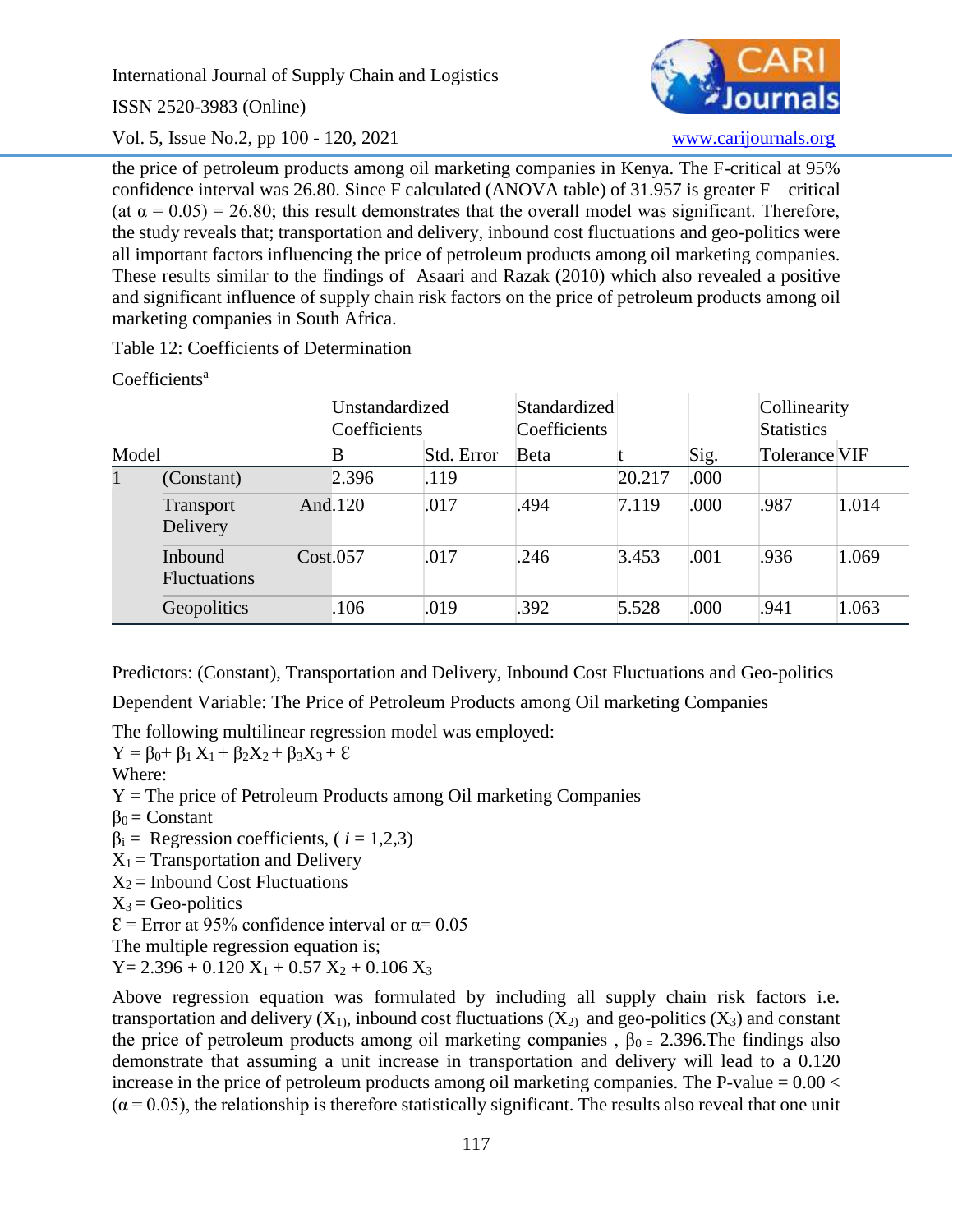ISSN 2520-3983 (Online)

Vol. 5, Issue No.2, pp 100 - 120, 2021 [www.carijournals.org](http://www.carijournals.org/)



increase in inbound cost fluctuations will lead to a 0.057 increase in the price of petroleum products among oil marketing companies. The P-value =  $0.03 < (\alpha = 0.05)$ . Moreover, one unit increase in geo-politics factor will lead to a 0.106 increase in the price of petroleum products among oil marketing companies. The P-value =  $0.00 < (\alpha = 0.05)$ , the relationship is therefore statistically significant. The findings of the study, evidently demonstrate that transportation and delivery accounts most changes in price of petroleum products among oil marketing companies in Kenya.

# **5. 0 Summary, Conclusion And Recommendations**

# **5.1 Summary of Findings**

The aim of the study was to determine the influence of supply chain risk factors on the price of petroleum products among OMCs in Kenya.The study targeted staff of companies in the oil industry, specifically procurement. A count of 119 employees filled the questionnaires i.e. responded..The findings demonstrated the significance supply chain risk factors to the price of petroleum products among oil marketing companies to include; transportation and delivery, inbound cost fluctuations and geo-politics; and the extent to which they influence pricing. The coefficient of determination (R2) equals to meaning only 46% for the variation in price can be predicted using the modelled supply chain risk factors. The remaining 40% is a definitely future study area i.e. determine other factors that have not examined but have a positive significance on prices such as weather conditions.

# **5.2 Conclusion**

In Conclusion, the price of petroleum products among oil marketing companies can be influenced by transportation and delivery, inbound cost fluctuations and geo-politics; a development robust and sophisticated supply chain risk management system would help oil companies to mitigate unforeseen shocks and disruption in the market and minimise the level of supply chain exposure. The coefficient of regression for transportation and delivery risk factor is  $\beta_1 = 0.120$ which indicates it has a significant influence on the price of petroleum products among OMCs; this implies that increasing levels of transportation and delivery risks by one unit results in a corresponding increase of petroleum products by 0.120 therefore transportation and delivery has a positive effect on the price of petroleum products among oil marketing companies.

With regard to geo-political risks, the corresponding regression coefficient  $\beta_3 = 0.106$  which indicates it that a significant influence on the price of petroleum products among OMCs; i.e. one unit increase geo - political risks results in a corresponding increase of petroleum products by 0.106 therefore geo-politics has a positive effect on the price of petroleum products among oil marketing companies.Lastly, With regard to inbound cost fluctuation risk, the corresponding regression coefficient  $β<sub>2</sub> = 0.057$  which indicates it that a significant influence on the price of petroleum products among OMCs; that is to say that one unit increase inbound cost fluctuations results in a corresponding increase of petroleum products by 0.057 therefore inbound cost fluctuation positively affects the price of petroleum products among oil marketing companies. Although its influence is much lower than that of transportation and delivery risk factor and geopolitics.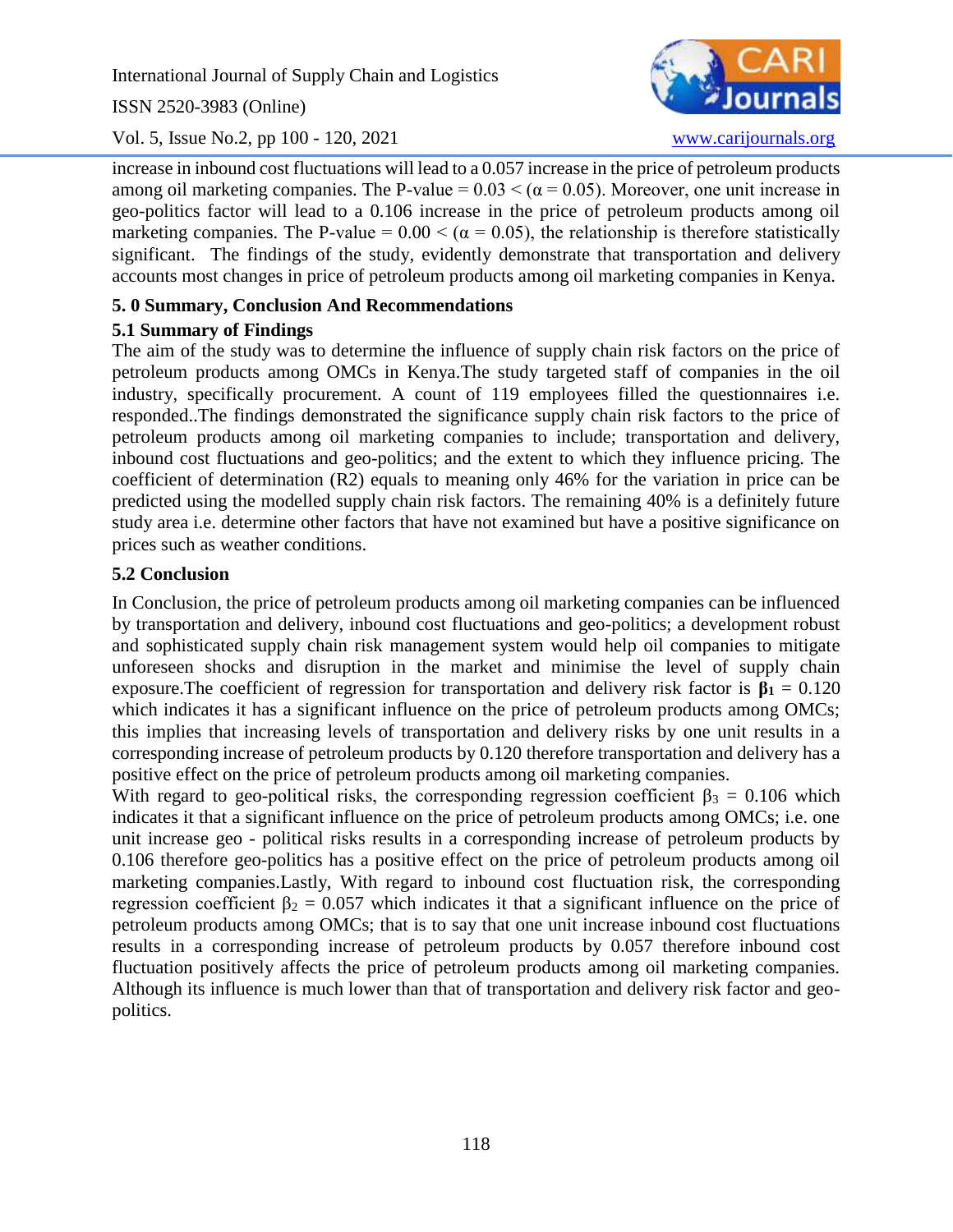ISSN 2520-3983 (Online)

Vol. 5, Issue No.2, pp 100 - 120, 2021 [www.carijournals.org](http://www.carijournals.org/)

#### **5.3 Recommendations and further research**

Scholarly recommends that there is need for future research to delve into undertaking research in other industries or sectors in Kenya and Africa in order determine if the investigated supply chain factors can be generalised to affect performance or prices in other sectors.

## **References**

- Woods, E.J. (2013). *Supply-Chain Management: Understanding the Concept and Its Implications in Developing Countries*. ACIAR Proceedings, 119e, 18-25.
- Sunil, C., & Meindl, P. (2013). *Supply Chain Management*. 2 ed. Upper Saddle River: Pearson Prentice Hall, London, UK.
- Mathew B.M., & Mee, S.C. (2017). Sharing Global Supply Chain Knowledge *Sloan Management Review*, 49 (Summer), 67-73.
- Choy, K. (2011). The development of a case based supplier management tool for multinational manufacturers, Pearson International, New Jersey, USA *Measuring Business Excellence*;  $6(1):15-22.$
- Axsater, S. (2015). *Inventory control*. 2nd Ed. [M]. Lund: Springer, Published by Ashford Colour Angulo, A. (2013). Supply chain information sharing in a vendor managed inventory partnership. *Journal of Business Logistics*, 25(1).
- Angulo, A. (2013). Supply chain information sharing in a vendor managed inventory partnership. *Journal of Business Logistics*, 25(1).
- Noor, R. (2011). *Supply chain management practices in Malaysia oil and gas industry*: A case of Murphy Sarawak Oil Company Ltd
- David C.W., & Robert, J.F. (2013). *Manufacturing Planning and Control Systems for Supply Chain Management*. Mcgraw-Hill Education bunn, S. D. (2010). *Statistics and Data analysis for the Behavioural Science*: Mc Graw Hill

Eskola, E. (2014). *Agricultural Marketing and Supply Chain Management in Tanzania: A Case Study*. Working paper, 17-20, Moshi, Tanzania

Gyongyi and karen. (2011). *The Journal of Humanitarian Logistics and Supply Chain Mmeanagent,* 1 (2),

Chang, C. (2015). Integrated vendor–buyer cooperative inventory models with controllable lead time and ordering prices of petroleum products. *European Journal of Operational Research,* (170), 481–495

Aitken, J. (2012). "The influence of product life cycle on supply chain strategy". *International Journal of Production Economics,* 85: 127–140

- Axsater, S. (2015). *Inventory control*. 2nd Ed. [M]. Lund: Springer, Published by Ashford Colour Press, Hampshire, Great Britain.
- Winkler, H., (2009). *How to Improve Supply Chain Flexibility Using Strategic Supply Chain Networks.* Logistics Research 1(1), 15-25.